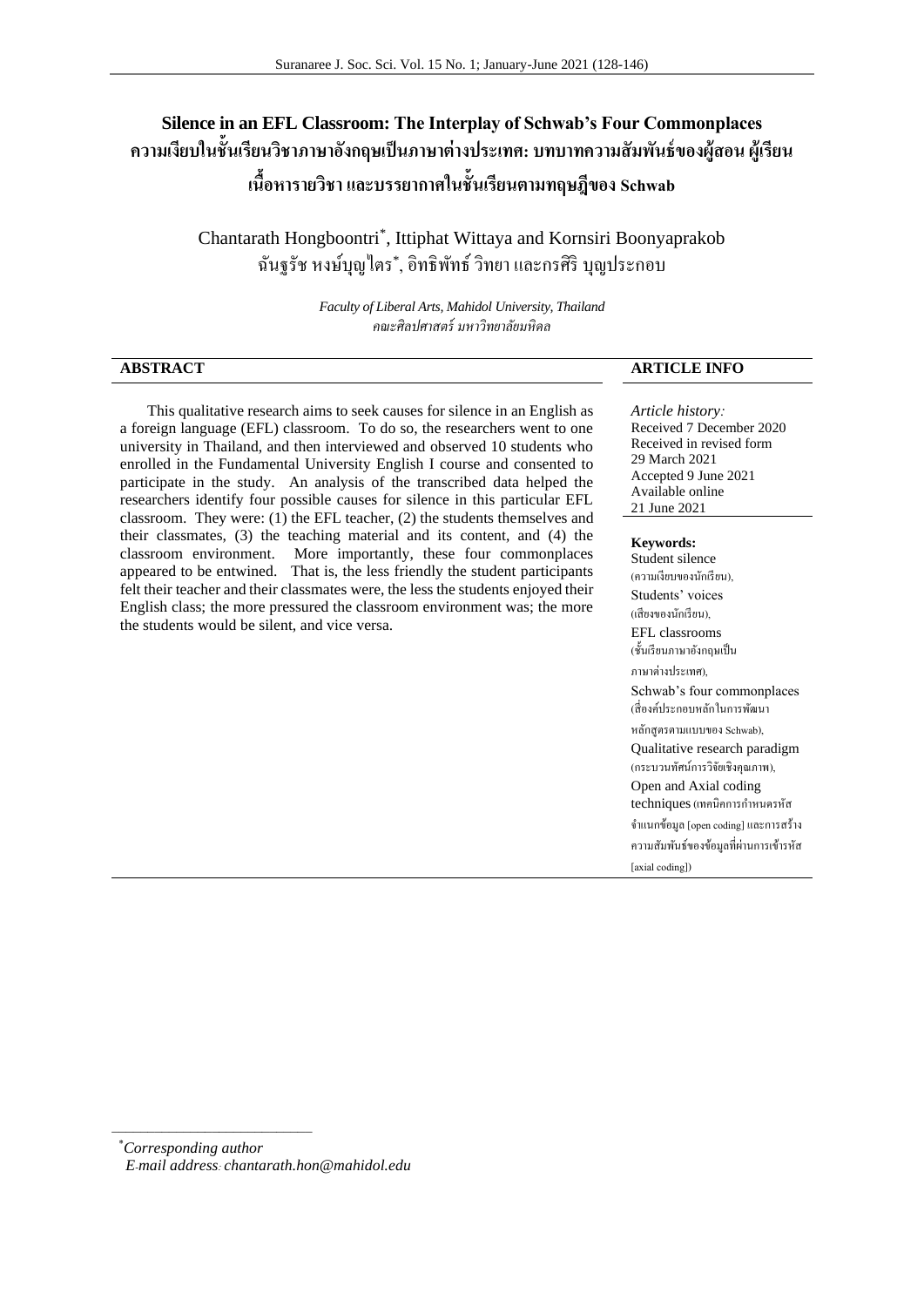## **บทคัดย่อ**

งานวิจัยเชิงคุณภาพชิ้นนี้ศึกษาสาเหตุของความเงียบ การไม่พูด หรือไม่แสดงออกในการมีส่วนร่วมในชั้นเรียนของ ผู้เรียนภาษาอังกฤษเป็ นภาษาต่างประเทศ ผู้วิจัยเก็บข้อมูลจากนักศึกษาระดับปริญญาตรีที่ก าลังศึกษารายวิชาภาษาอังกฤษ พื้นฐาน 1 ในมหาวิทยาลัยแห่งหนึ่งในประเทศไทย นักศึกษาจำนวน 10 คน ตกลงยินยอมเข้าร่มวิจัยด้วยวิธีการให้สัมภาษณ์ และยินยอมให้มีการสังเกตการณ์ในชั้นเรียน ผลจากการวิเคราะห์ข้อมูลช่วยให้ผู้วิจัยสามารถระบุสาเหตุของความเงียบ การ ไม่พูด หรือไม่แสดงออกในการมีส่วนร่วมในช้ันเรียนของนกัศึกษากลุ่มน้ีไดว้่ามี4 ประการ คือ 1) ครูผู้สอน และวิธีการ สอนภาษาองักฤษเป็นภาษาต่างประเทศ2) ตวันกัศึกษาเองและเพื่อนร่วมช้นั เรียน 3) สื่อและเน้ือหาของสื่อที่ใชใ้นการสอน และ 4) สภาพแวดล้อมในชั้นเรียน นอกจากนี้ยังพบว่าสาเหตุทั้ง 4 ข้อนี้มีความเกี่ยวเนื่องสัมพันธ์ในลักษณะที่เป็นเหตุและ ผลต่อกันและกัน ไม่สามารถระบุได้ว่ามาจากสาเหตุใดสาเหตุหนึ่งเท่านั้น นั่นคือ ถ้านักศึกษารู้สึกว่าเป็นมิตรกับครูและ เพื่อนร่วมช้ันเรียนน้อยเท่าใด ก็ยิ่งจะท าให้พวกเขาสนุกกับช้ันเรียนภาษาอังกฤษน้อยลง และถ้านักศึกษารู้สึกว่า ี สภาพแวดล้อมในชั้นเรียนเรียนเป็นภัยคกคามต่อพวกเขามากเท่าใด พวกเขาก็จะยิ่งเงียบมากขึ้นเท่านั้น ในทางกลับกันถ้า ้ ความเป็นมิตรกับอาจารย์และเพื่อนรวมชั้นเรียนมีมาก และความรู้สึกว่าชั้นเรียนเป็นสถานที่ที่ปลอดภัยมีมาก นักศึกษาก็จะ ยิ่งแสดงออกและมีส่วนร่วมมากข้ึน

## **Introduction**

The issues of students' silence in EFL classrooms (especially among Asian students) have become one of the most studied topics in language education. A large body of literature in language education research has convincingly illustrated how students' silence could interfere with students' acquisition of a second language (Hanh, 2020; Harumi, 2011; Izumi, 2003; Juniati, Jabu, & Salija, 2018; King, 2013; Ping, 2010; Swain, 2005; Wu, 2019; Zhou & Chen, 2020). In response to this, much research has been undertaken not only to identify causes of students' silence but also to (possibly) redress such issues. The literature appears to indicate three primary causes for students' reluctance to speak English in a classroom. These three causes included: (1) teachers' pedagogical uses and their classroom behaviors (Humphris & Burns, 2015a; Humphries, Burns, & Tanaka, 2015b; Kikuchi, 2009), (2) cultural classroom norms (Nishimo & Watanabe, 2008; Reda, 2012; Sakui, 2004), and (3) students' cultural characteristics, identities, and traits (e.g., Banks, 2016; Ferris & Tagg; 1996; Littlewood, 1999; 2000; Morita, 2004; Sasaki & Ortlieb, 2017; Xie, 2010; Yahsima, MacIntyre, & Ikeda, 2018). Several language researchers have gone into actual EFL classes and drawn a connection between a cultural context and students' silence contending that contextual change could increase students' willingness to speak (Block, 2006; Harumi, 2001; Larsen-Freeman, 2006; Omoniyi, 2006).

Research over the past two decades has not only located students' silence in EFL classrooms as one of the universal phenomena, but it has also painted a complex picture of such phenomenon. In the past decade, myriad Thai educators/researchers have ventured into actual Thai EFL classrooms with attempts to indicate reasons for Thai students' silence in the classrooms. Pattapong (2015) attributed factors underlying Thai university EFL students' unwillingness to speak in an EFL classroom to  $(1)$  culture,  $(2)$  anxiety and confidence,  $(3)$  selfefficacy, (4) interest and emotion, and (5) classroom environment. Karnchanachari's (2019) findings corroborated those of Pattapong (2015) to some extent. Factors affecting Thai university students' willingness to communicate in an EFL classroom, as she noted, were (1) experience in communication in English, (2) familiarity with and interest in the topic, (3) anxiety, (4) persons to whom students spoke, (5) English language competence, (6) teachers' feedback, and (7) language teaches used in the classrooms. Rungwarapong's (2019) findings were in line with those of Pattapong (2015) and Karnchanachari (2019) She identified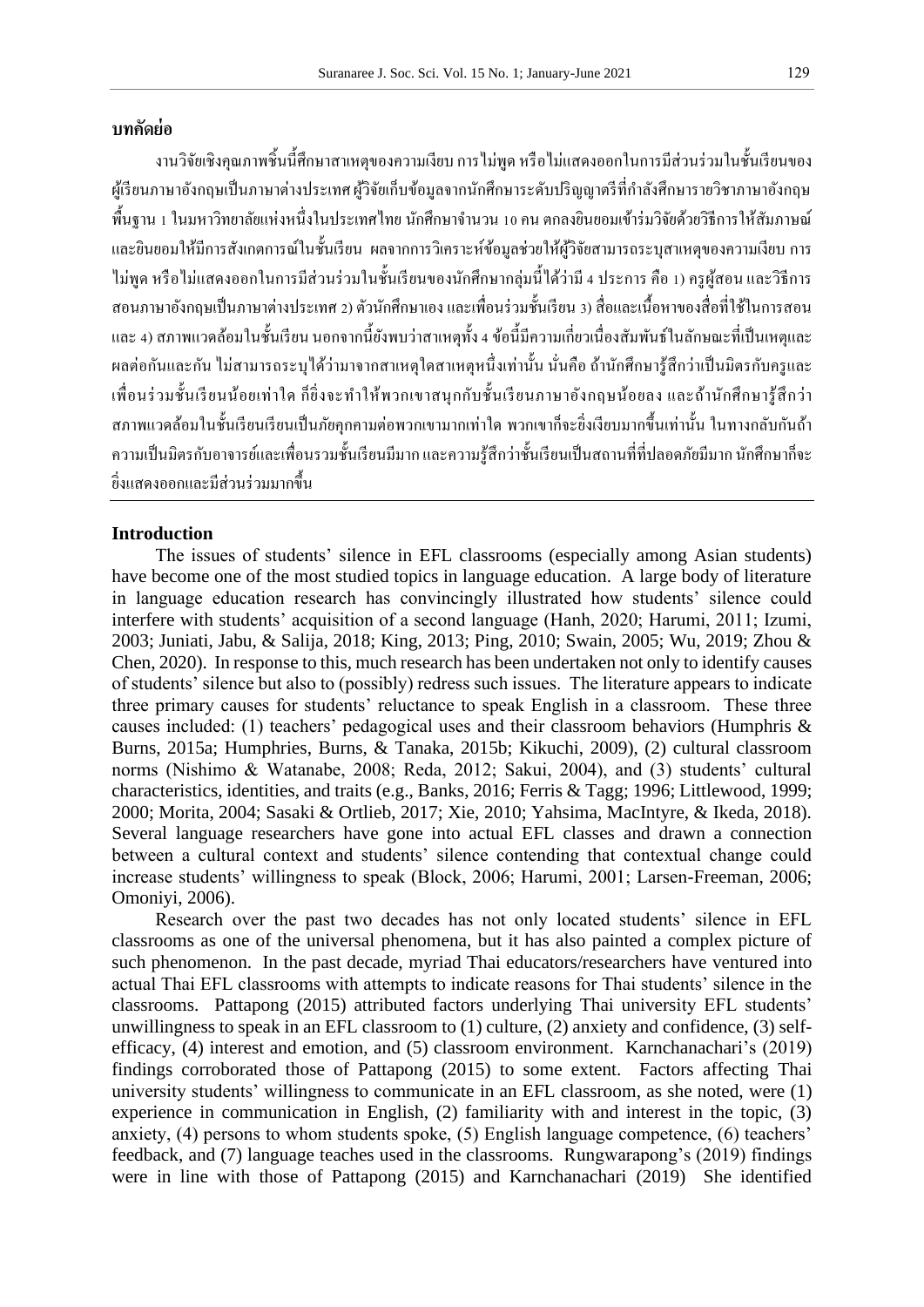facilitating and hindering factors for students' willingness to talk in their EFL classes. The facilitating factors were (1) teachers' teaching techniques, (2) activities with clear aims and expectations, (3) internet-based classroom activities, (4) good classroom atmosphere, and (5) good relationships among students. The hindering factors were (1) Thai cultural concept of losing face, (2) students' perceptions toward knowledge and teaching, and (3) traditional classroom layout. Suvongse and Chanyoo's (2019) study investigated the relationship between psychosocial and psychocultural variables and students' willingness to communicate in the EFL classrooms. They concluded that these two variables were accounted for students' silence. Psychosocial variables were such as communication apprehension, self-perceived communication competence, motivation, personality, and international posture. Psychocultural variables included fear of losing face, and unity.

Given the complexity and interplay of students' anxiety and students' silence in Thai EFL classrooms, several Thai educators/researchers have attempted to clarify such the relationship. For instance, Booyaprakob, Puntai, and Ponata (2015) argued that anxiety could cause silence which, in turn, could interfere with student learning. Chinpakdee (2015) identified sources of Thai students' anxiety in university EFL classrooms, including (1) academic evaluations, (2) negative evaluations, (3) comprehension problems, and (4) teacher related factors. Looking particularly at the association between speaking anxiety and students' silence, Akkakoson (2016) concluded that students' limited knowledge of English vocabulary raised students' anxiety in participating in speaking activities. Hence, this increased students' silence in Thai EFL classrooms.

A brief review of this earlier research may offer possibilities to explain Thai students' silence in EFL classrooms to some extent. However, given a large number of students studying English in Thailand, pervasive students' silence particularly in EFL classes at tertiary level of education, and Thai students' poor English language proficiency (Abhasakun, 2021, Chaiyong, 2019; Kaur, Young, & Kirkpatrick, 2016; Mala, 2018; Teng & Sinwongsuwat, 2015), more research on such issue is indeed needed. Hence, the current research was implemented to investigate the reasons accounting for Thai university students' silence in the EFL classrooms. The study extends the existing literature by exploring and indicating, through the two theoretical concepts of Schwab's (1969, 1971, 1973, 1983) interactions among the four commonplaces (teachers, learners, subject matter, and milieu) and Cook-Sather's (2002, 2006) students' voices, causes for students' silence in an EFL classroom in one university in Thailand. The results could probably not only help situate a better understanding regarding students' silence in the EFL classrooms, but they could also provide insights for especially EFL instructors to grapple with students' silence.

## **Theoretical Framework**

Two educational theoretical notions help frame the present study. One is interactions among the four commonplaces; the other one is students' voices.

Interaction among the four commonplaces is one of the three conceptual elements of practical curriculum inquiry which Schwab (1969, 1971, 1973, 1983) had suggested as an alternative to scientific-based framework for curriculum development and instruction (e.g., Tyler's Rationale [Tyler, 1949]). The other two elements for practical curriculum inquiry are state of arts and eclectic arts. State of arts questions the practice of a utopia theory but highlights the uniqueness of each educational context. Eclectic arts emphasize the application of theories to address and solve problems in each particular context. Teachers of other adults involved in curriculum development and instruction must have a well of theoretical knowledge. Also they need to be aware of problems in a context of with which they are concerned. Hence, they could use a theory to solve such the problem. If no theories could be used; these people then could combine existing theories to redress the problem. Interaction among the four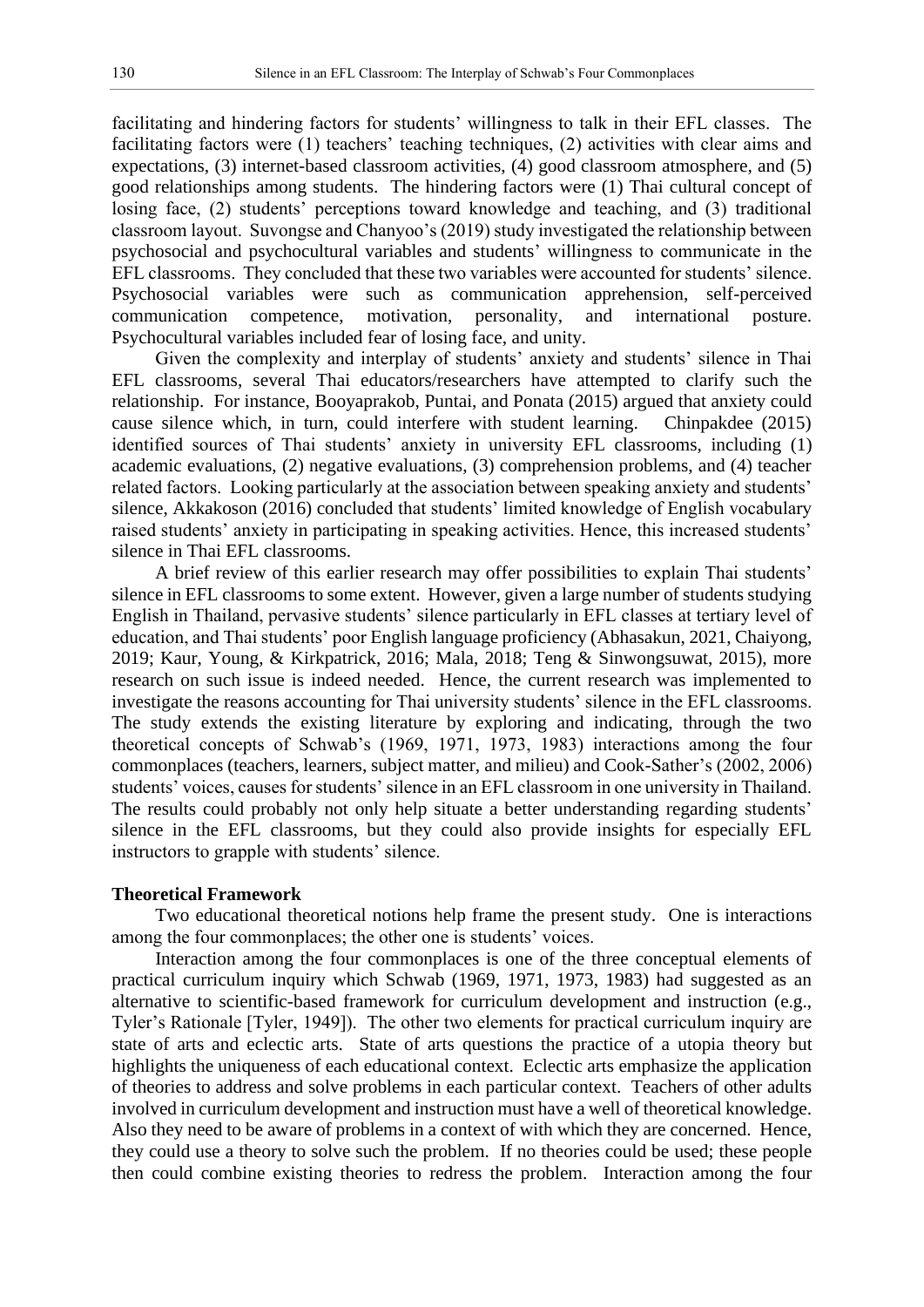commonplaces refers to constant and simultaneous interactions/communications among the four commonplaces representing curriculum development and instructional practice. They are: teachers, learners, subject matter, and milieu (or environment). Such constant and simultaneous interactions/communications continuously evolve curriculum development and instructional practices so a curriculum could meet the demand and the interest of both teachers and learners. The notion of interactions among the four commonplaces was employed to frame this study as previous research has revealed how such interactions affect students' classroom behaviors and participation. Sukhapabsuk (2012), for example, investigated learners' behaviors in classroom and found that students' behaviors in classroom affected classmates' behaviors and teachers' classroom management. In the same vein, how teachers used teaching materials and dealt with students' classroom behaviors were found to affect students' learning attention and classroom participation.

Student voice has been established as one of the key elements in the field of curriculum development and instruction due to its close association with teachers' instructional practice, teacher professional development, student outcome, and school reform (Ferguson, Hanreddy, & Draxton, 2011; Hargreaves, 1996; Mayes, 2020; Mitra, 2007; Murphey, Falout, Elwood, & Hood, 2009; Nelson & Charteris, 2021; Pekrul & Levin, 2007; Rudduck, 2007). Student voice is, as Cook-Sather (2020) defined, "a concept and a set of approaches that position students alongside credentialed educators as critics and creators of educational practice" (p. 182). Student voice is foregrounded on three guiding premises: rights, respect, and listening (Cook-Sather, 2002, 2006). Rights is the student's right to be heard; it is meant to guide educational practices that respond to students' ideas instead of focusing exclusively on teachers' or other adults' perspectives on what students need. Cruddas and Haddock (2003) asserted that educational practices should necessarily be guided by the "rights of children and young people to have a voice and an active role in decision making and planning in education" (p. 5). The term respect is closely linked to underlying efforts to reposition students in processes of education and in research on schools. Goldman and Newman (1998) suggested that; "[*r*]espect listens to divergent opinions and looks for the merits they possess" (p. 9). Based on the evidence they had gathered, Rudduck and Flutter (2004) stressed the benefits of respect. Students who were involved in schools and who felt respected as an individuals and as an institutional and social group were "likely to feel a greater sense of respect and belonging, and are less likely to disengage from a school's purposes" (Rudduck & Flutter, 2004, p. 107). Listening refers to a process through which either teachers or other adults listen to student perspectives as a form of raw knowledge for either research or reform (Mitra, 2007). When students felt that they were being listened to, they not only felt empowered, but also were a member of a school. Hence, listening, as Delpit (1988) argued, "requires not only open eyes and ears but also open hearts and minds" (p. 298).

These three premises are central to student voice as they raise questions as well as concerns that could possibly lead to a significant shift in education. Students "raise questions and concerns as well as signal possible productive shifts in power dynamics and practices that might, in turn, lead to a significant cultural shift" (Cook-Sather, 2006, p. 381). Hence, their voices offer, as Cook-Sather (2006) argued, "unique perspectives on learning, teaching, and schooling, that their insights warrant not only the attention but also the responses of adults, and that they should be afforded opportunities to actively shape their education" (p. 383). Moreover, it is necessary for either teachers or other adults involved in education to begin;

listening and responding to a diverse set of perspectives and not just tolerating or tokenizing them but always destabilizing the center; to acknowledging that what you don't know is much bigger than what you know; to the notion that the project of school is an ongoing negotiation rather than transmission; to the idea that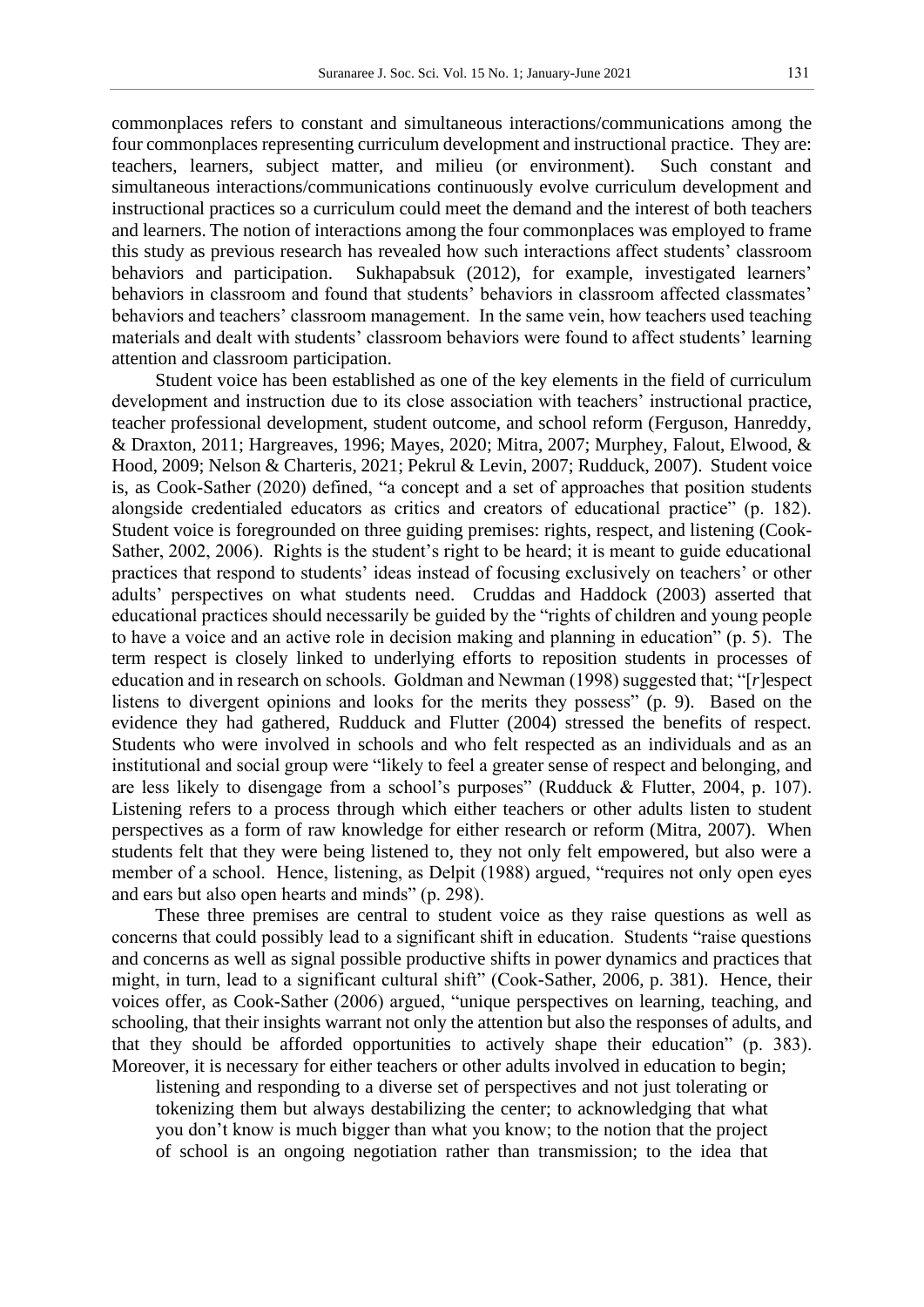education is a process based on rights and relationship; to the most basic premise that education is about change. (Cook-Sather, 2006, p. 382)

Existing literature concerning EFL education in recent years has documented researchers going into actual EFL classrooms in the Asian region with Cook-Sather's (2002, 2006) notions of student voice to study students' perceptions in EFL teaching and learning. For example, Hongboontri and Noipinit (2014) went into one university in Thailand and documented students' perceptions of EFL curriculum development and instruction. Findings of Hongboontri and Darling's (2020) study with 12 Thai university EFL students portrayed students' perceptions toward their EFL teachers' approaches to curriculum implementation in a classroom. With data obtained from EFL students in one university in China, Hongboontri and Chen (forthcoming) identified characteristics of an effective EFL teacher. Duangsaeng's (2019) study reported Thai university LGBTQ students' perceptions of their EFL classes in terms of teachers, themselves and their classmates, subject matter, and classroom environment.

Heeding to Schwab's (1969, 1971, 1973, 1983) notions of interaction among the four commonplaces and Cook-Sather's (2006) three premises of student voice, the current researchers went to an actual educational context and allowed students to share what they perceived as causes of their silence in an EFL classroom in terms of their perceptions toward teachers, themselves and their classmates, subject matter, and milieu (environment) (Schubert, 1986). Figure I demonstrates the constant interaction between students and the four commonplaces. Their voices on this particular issue were listened to and were respected as one of the major sources for educational improvement.



**Figure 1** Students' Interactions with the Four Commonplaces

## **Methods**

To gather data, the researchers followed the notions of a qualitative research paradigm (De Villiers, Dumay, & Maroun, 2019; Dörnyei, 2007; Merriam, 2009; Patton, 2002) and designed and developed three different data collection tools: (1) a semi-structured interview, (2) a classroom observation, and (3) a collection of written documents and artifacts.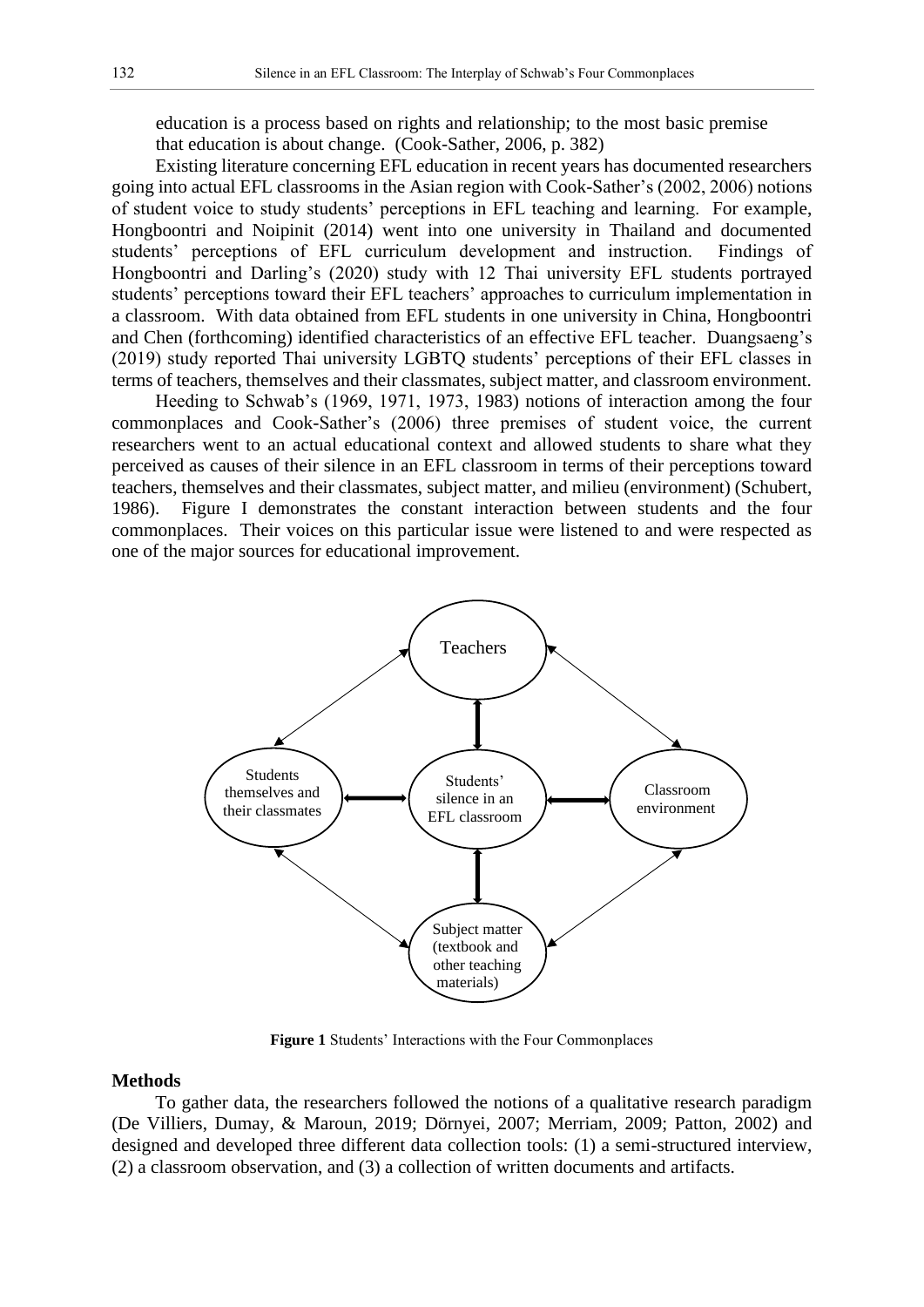## **Instruments and Data Collection**

## *A Semi-structured Interview*

Hinging on the notions of a semi-structured interview (DeJonckheere & Vaughn, 2019; Merriam, 2009; Spradley, 1979), the researchers designed and developed a list of open-ended questions for an interview. These questions were then piloted and were reworded and rearranged. Of total, 12 questions were drawn. Each interview took approximately 30 to 45 minutes depending on the informant's responses. With permission from the research participants, all interviews were audio-taped; filed-notes were observed as well as recorded. Tapes and field-notes were transcribed for further analysis.

## *A Classroom Observation*

Furthermore, the researchers also followed Spada's (2019) concepts of classroom observation and observed a total of six EFL classrooms. During the observations, the researchers took the role of observer as participant (Merriam, 2009) and sat at the back of the classroom and recorded what happened in the classrooms on the observation protocol adapted from Hongboontri and Jantayasakorn's (2016) study. These observation field-notes were kept and were later analyzed.

## *Written Documents and Artifacts*

The researchers heeded to benefits of written documents and artifacts in qualitative research (Bowen, 2009, O'Leary, 2014) and collected various written documents and artifacts for the current research (e.g., language curricula and syllabi and teaching materials). These written documents and artifacts were assessed and later organized into what was "related to central questions of the research" (Bowen, 2009, p. 32). In other words, the curricula and syllabi, and teaching materials were analyzed for their content for their aspects concerning teachers, learners, subject matter, and the environment in classrooms.

## **Participants**

*Essence University* (a pseudonym used to replace the actual name of the participating university) was purposively selected as a research site, for it had specific targeted characteristics that this research aimed to explore. Despite its specific uniqueness, the university itself was considered a typical of other similar autonomous universities in Thailand, it offered fundamental English courses for students from different fields to study together within the same classes, and the phenomenon of students' silence was informally observed in the chosen context.

With permission from *Essence University* and approval from its ethical research committee, the researchers approached the potential research participants and requested their consent for participation. To do so, the researchers went to several Fundamental University English I classes and informed the students of the research details, participating procedures, their rights and risks involved in participating in the research (Eisner, 2017). Of total, 10 students consented to participate. (See Table I for the participants' information.)

| Name*     | Field of Study                        | Gender |
|-----------|---------------------------------------|--------|
| Catherine | Physical Therapy                      | F      |
| Cathy     | <b>Conservation Biology</b>           | F      |
| Jennifer  | Accounting                            |        |
| June      | <b>Nursing</b>                        | F      |
| Kate      | <b>Nursing</b>                        | F      |
| Kim       | <b>Nursing</b>                        | F      |
| Margaret  | <b>Nursing</b>                        | F      |
| Maria     | <b>Medical Educational Technology</b> | F      |
| Matthew   | <b>Agricultural Science</b>           | M      |
| Nancy     | Accounting                            | F      |

#### **Table 1. Participant profiles**

\*Note: All names are pseudonyms.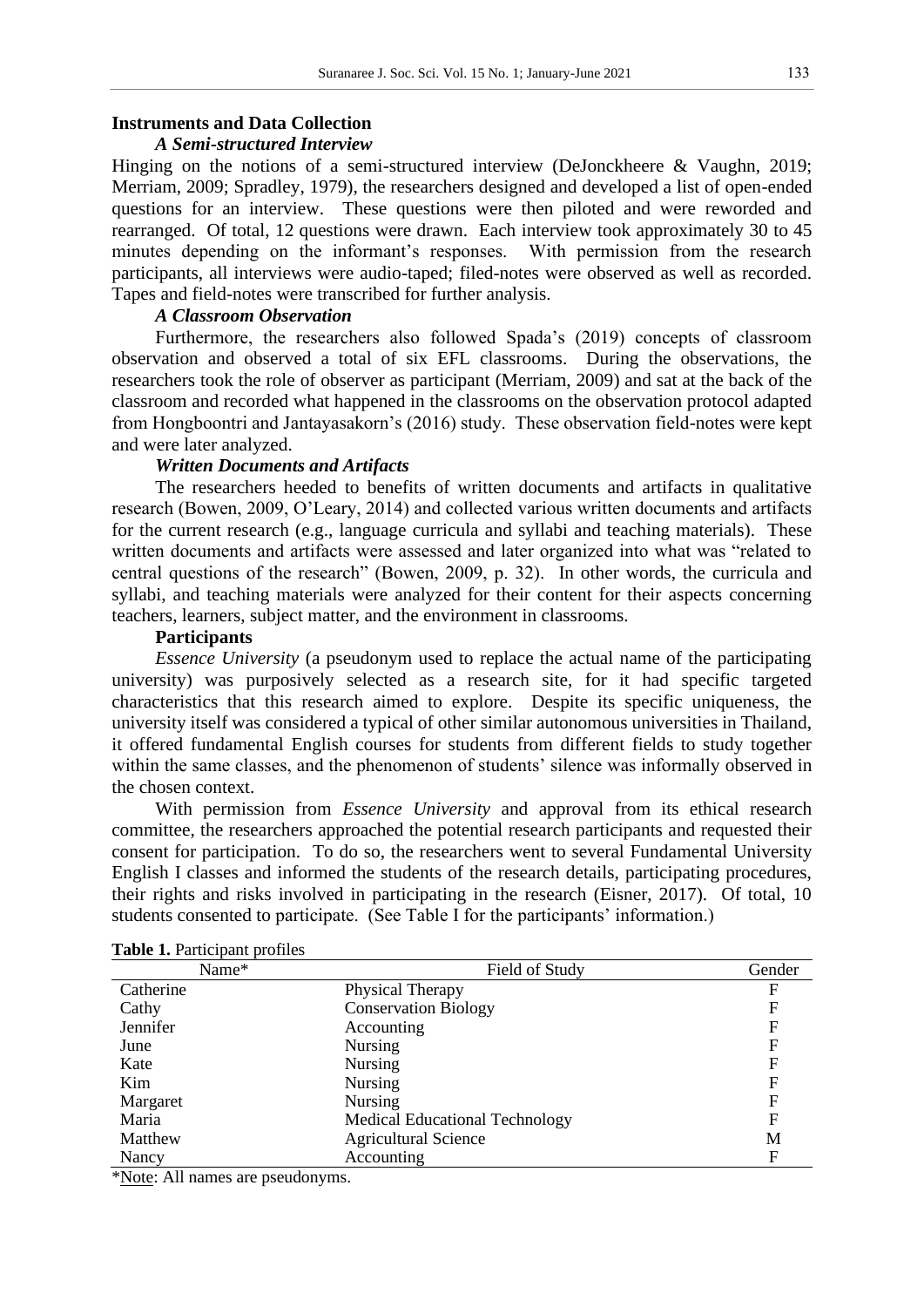#### D**ata Analysis**

The researchers' analysis of their interview and observational data was centralized around Strauss and Corbin's (1990) concepts of open and axial coding techniques. These techniques urged the researchers to read and re-read their descriptive data and to break these data into smaller parts. These smaller parts were later condensed and codes were formulated in terms of their core meaning. These formulated codes were then compared and contrasted to create emerging themes.

Collected written documents and artifacts were analyzed with content analysis. These documents and artifacts were read and re-read to gain a general understanding of, for example, the content in the teaching materials and the activities used in this EFL classroom. These data then were coded; codes were later sorted into categories that depicted the themes of these documents and artifacts (Erlingsson & Brysiewics, 2017; Krippendorf, 2013).

Finally, the data gathered by different methods were compared and contrasted in terms of consistency, inconsistency, and contradiction (Carter, Bryant-Lukosius, DiCenso, Blythe, & Neville, 2014; Mathison, 1988; Morse, 2009). Later, they were put together not only to increase the validity of the research findings, but they could also (better) depict the interplay of these categories.

## **Findings and Discussion**

Findings reveal that the students became silent due to the interaction among the four commonplaces. The participating teachers were found to give lectures as a dominant teaching approach, and put emphasis on grammar accuracy. Without the teachers' initiation of interaction, opportunities for students' talk were rare and their attention was replaced with boredom, especially when the teachers only sat in front of the class strictly following materials, which also focused on grammar. When the students talked, they were corrected for grammar accuracy. This resulted in their low level of confidence and prevented them from later interaction. The students' confidence even became lower when the teachers negatively interacted to some of them with bad temper, criticized and treated them unfairly. The students who perceived themselves having low language proficiency level than their peers, even remained silent especially in large classes due to their shyness and embarrassment, or when their lessons were not scheduled at the right time.

## **What was the Relationship between the Four Commonplaces and Students' Silence?** *EFL Teachers*

Based on the data derived from course syllabus and learning materials, interviews with and classroom observations of the 10 student participants, it was abundantly clear that EFL teachers were regarded as one of the primary factors that caused students to keep silent in the EFL classrooms. EFL teachers related factors that jointly contributed to students' quietness in the EFL classrooms included (1) teachers' instructional features and (2) teachers' personal characteristics.

#### *Teachers' Teaching/Pedagogical Styles*

More than half of the student participants considered EFL teachers' over emphasis on lectures with a mere and strong focus on grammar points to be a major source of quietness within the students. As Margaret said:

*If the teacher does a lot of lectures, the class won't be interesting to me. This is because I would only have fewer chances to speak up. Worse yet, the class will become quiet and every one will easily lose their attention. Sooner or later, some students will be bored and begin to pick up their phones; some will be sleepy.* (Margaret)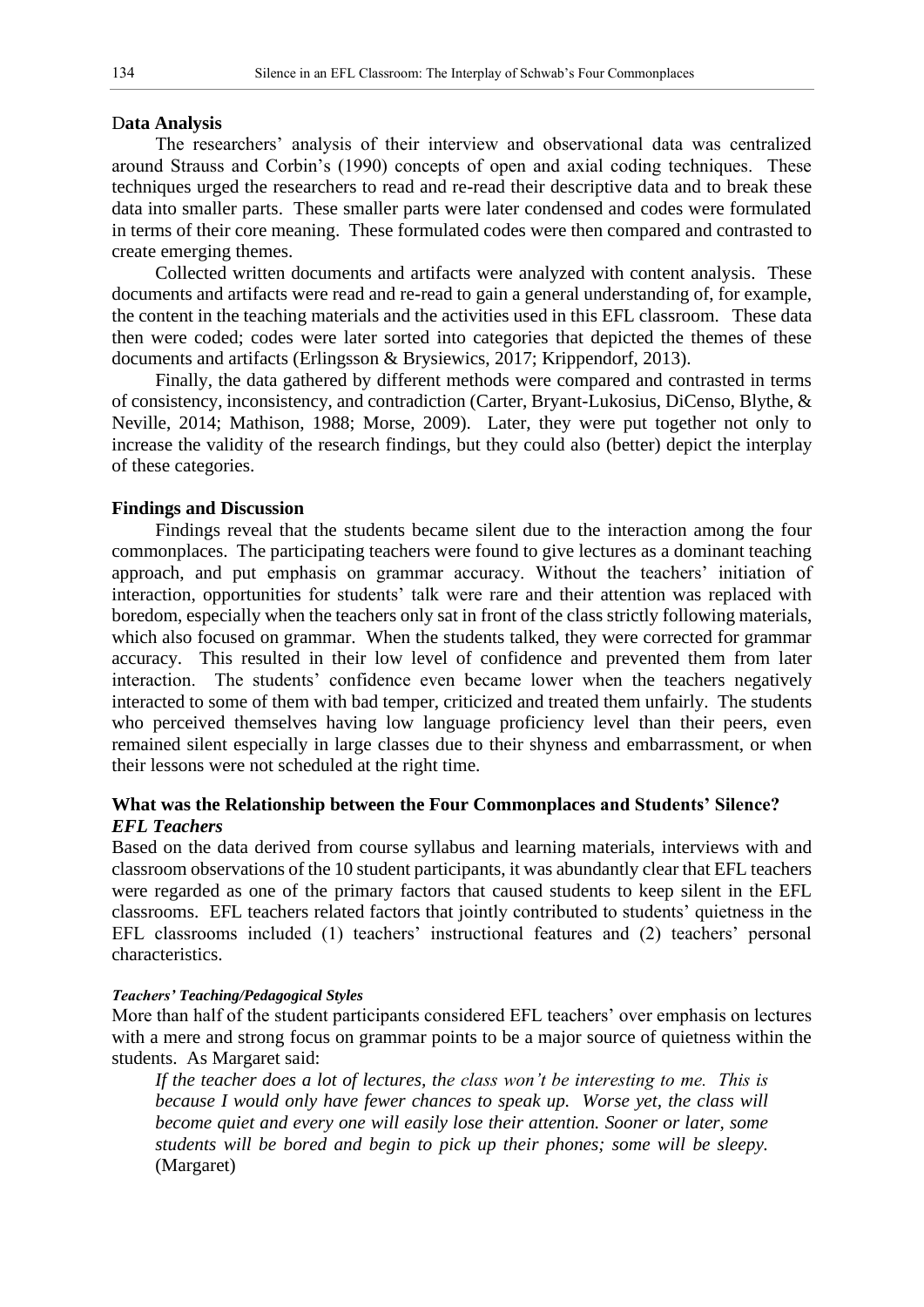Kate agreed, maintaining; "If the teacher only gives lectures, the classroom will become mundane and quiet. Then, I'll feel like not wanting to study but wanting to go to sleep." Likewise, teachers' over-emphasis on lectures and grammar points not only silenced Cathy and Nancy but also lowered their attention to the lessons. Cathy explained, "My EFL teacher sits in front of the class and gives lectures; she has no interactions or whatsoever with the students. This silences me. Worse still, my intention of being in a classroom is lessened." Jennifer concurred, noting, "The teacher's sitting in front of the class and going through the textbook only silences me."

In addition, half of the student participants mentioned that the EFL teachers' exceptional rigorousness toward language accuracy not only pressured students but also propagated students' silence. Nancy recalled her experiences in an EFL classroom and explained how this drawback contributed to her silence.

*Once, one EFL teacher asked me in English "What are you doing this weekend?" My response to her contained some grammatical errors. She corrected me right away and I was told to repeat her corrected sentence over and over again. I felt terrible and humiliated. From that time onwards, I am worried when speaking English whether I would be making any grammatical errors. If I could, I would sit in class and remain silent throughout.* (Nancy)

June mentioned about the same teacher, stating:

*I remembered one time I couldn't answer her question correctly. From that one, whenever I made any mistake, she would not only make a poker face but would also criticize me harshly. I learn to keep myself quiet during class.* (June)

Matthew also explained how EFL teachers' over-emphases on language accuracy could silent students.

*The teachers' expectation for students to get it 'right', to me, would only pressure the students and push them to be more silent than they already have been. Students would not feel confident enough to talk in the classrooms as they are worried that they might make some mistakes and that would upset the teachers.* (Matthew)

Maria's response not only regurgitated that of Matthew but also highlighted the drawbacks caused by teachers' obvious focus on language accuracy.

*I would be much more inclined to be silent in a classroom where the teacher heavily emphasizes the importance of language accuracy. If the teacher requires me to speak accurately or to have the so-called 'correct' accent, I would not want to speak. I would be worried whether I would be making any mistake and that would upset the teacher.* (Maria)

While these EFL teachers emphasized language accuracy and constantly corrected students' errors, they, however, made errors from time to time. Nonetheless, these teachers, as the students noticed, did not want to be corrected especially by the students. Some even became upset when they were. Matthew once mentioned to his teacher of the mistakes she was making; she shunned him and became defensive.

*During the lecture, I realized that what the teacher was teaching was wrong. I then asked her for more explanation. She became upset. Then I tried arguing because I was certain that it was wrong. She then shouted; "No! It is not that way." Well, then I learn that I should not be arguing with the teacher.* (Matthew)

#### *Teachers' Personal Characteristics*

Another teacher-related factor the student participants indicated as a cause for students' quietness in the EFL classrooms was teachers' personal characteristics. These personal traits included being critical, unfair, and bad-tempered, among many others. EFL teachers' heavy criticisms could initiate students' silence. Worse yet, they could bring about anxiety and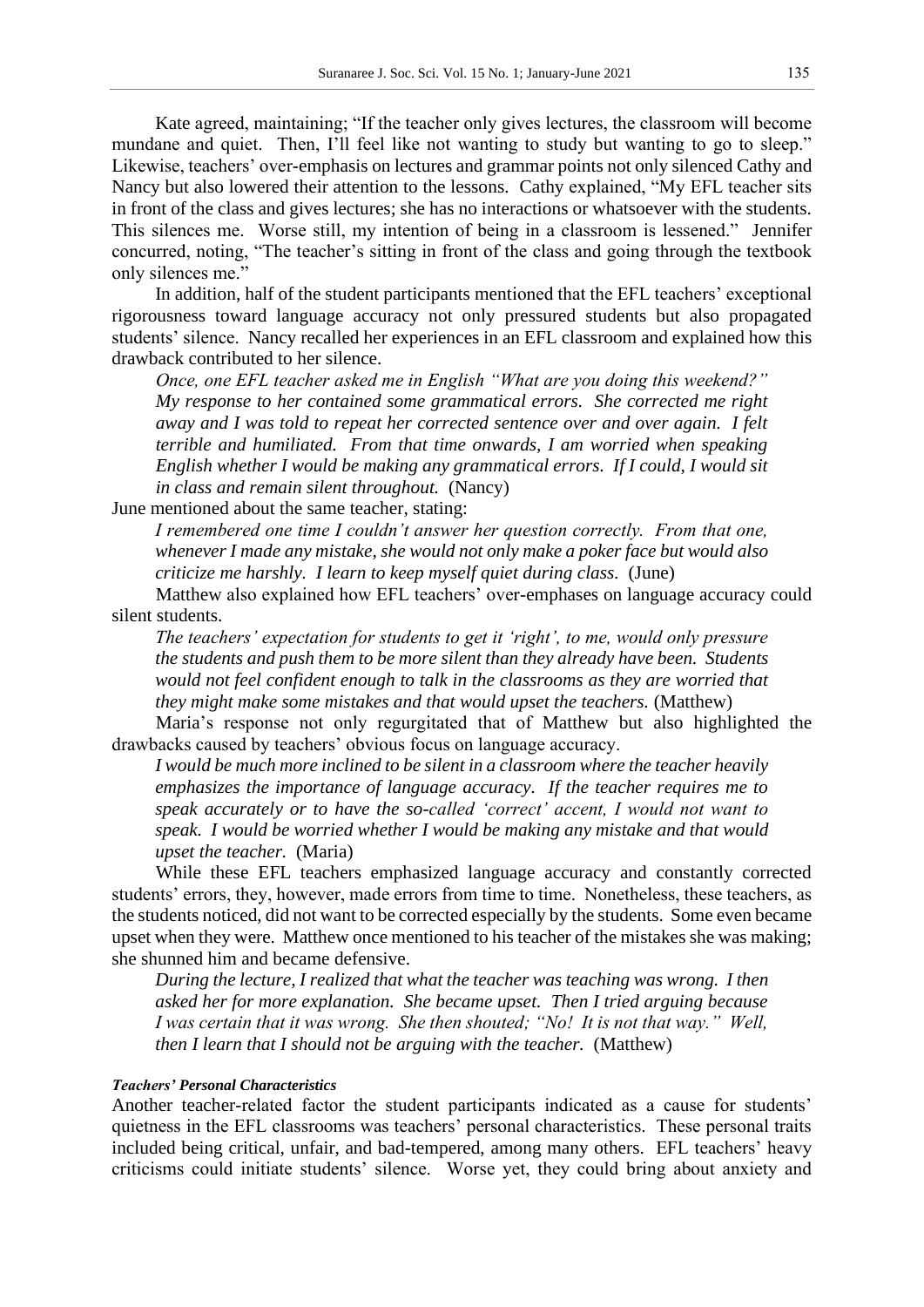depression in students. Matthew's EFL teacher in his first semester at *Essence University* was critical. Her heavy criticisms depressed *Matthew* enough to make him consider leaving the university.

*My EFL teacher of the first semester often criticized me. Her criticisms were always harsh. Oftentimes, I felt discouraged and anxious. I'd like to tell her that I could leave the university if that would make her happy.* (Matthew)

This, however, did not happen to Matthew *a*lone. Matthew told the researchers that one of his classmates had left the university as he became heavily depressed as a result of the teacher's repeated criticisms.

*This didn't only happen to me. It also happened to others. One of my classmates had left the university as he had been repeatedly criticized by the teacher. He's also developed a major depressive disorder.* (Matthew)

Because of continual humiliation from EFL teachers, June was discouraged and often questioned about her English language proficiencies. As a consequence, she preferred to remain silent in her EFL class.

*When I was young, I was told by my EFL teacher to never speak English because my English was poor. Worse yet, she kept complaining about our performances. 'Why are you guys so stupid? It's very easy.' I felt discouraged and I doubted myself whether I was really that bad. I had no desire to speak up in the class. And I still do.* (June)

Kim's response resonated those of the other students here. In her EFL class, Kim was mostly silent as:

*the teacher always scolded me whenever I try to say something. 'No! You can't use it like that!' 'No! You misunderstand the whole point!' 'No! The question doesn't mean that!* (Kim)

Students' silence could also be attributed to EFL teachers' being unfair and ill-tempered. Maria disliked EFL teachers who treated students unfairly. Some teachers favored students with good language proficiencies but ignored others. This brought about silence especially in those students being ignored. Speaking from her own experience as a student in an EFL classroom, Maria explained:

*There are many EFL teachers who interact only with students with higher language proficiencies. These teachers simply pay no attention to students who fall behind because their language proficiencies are not as good. Because of this, the students who are left behind choose to remain quiet or speak as little as they could.* (Maria)

The same student further concluded,

*Teachers should give students equal chances to speak up, not just giving particular groups of students more chances than others.* (Maria)

The association between EFL teachers' unfairness and students' silence was also echoed in another two students' own interview responses. Both *Catherine* and *Kate* admitted that they mostly kept silent during classes as their teacher evidently displayed her favoritism of certain students during her teaching. Catherine complained,

*My EFL teacher often compares me with other classmates of mine. Apparently, my ability to learn English is lower than my classmates. Her complaints pushed me to be as silent as possible in the class.* (Catherine)

Jennifer felt insulted, became anxious, and preferred to be silent when her EFL teacher compared her to students from other classes.

*My EFL teacher is disappointed with our performances. She keeps comparing my classmates and me with students from other classes and complains about our low English language proficiencies. "Why can't you guys pass the exam?" This has*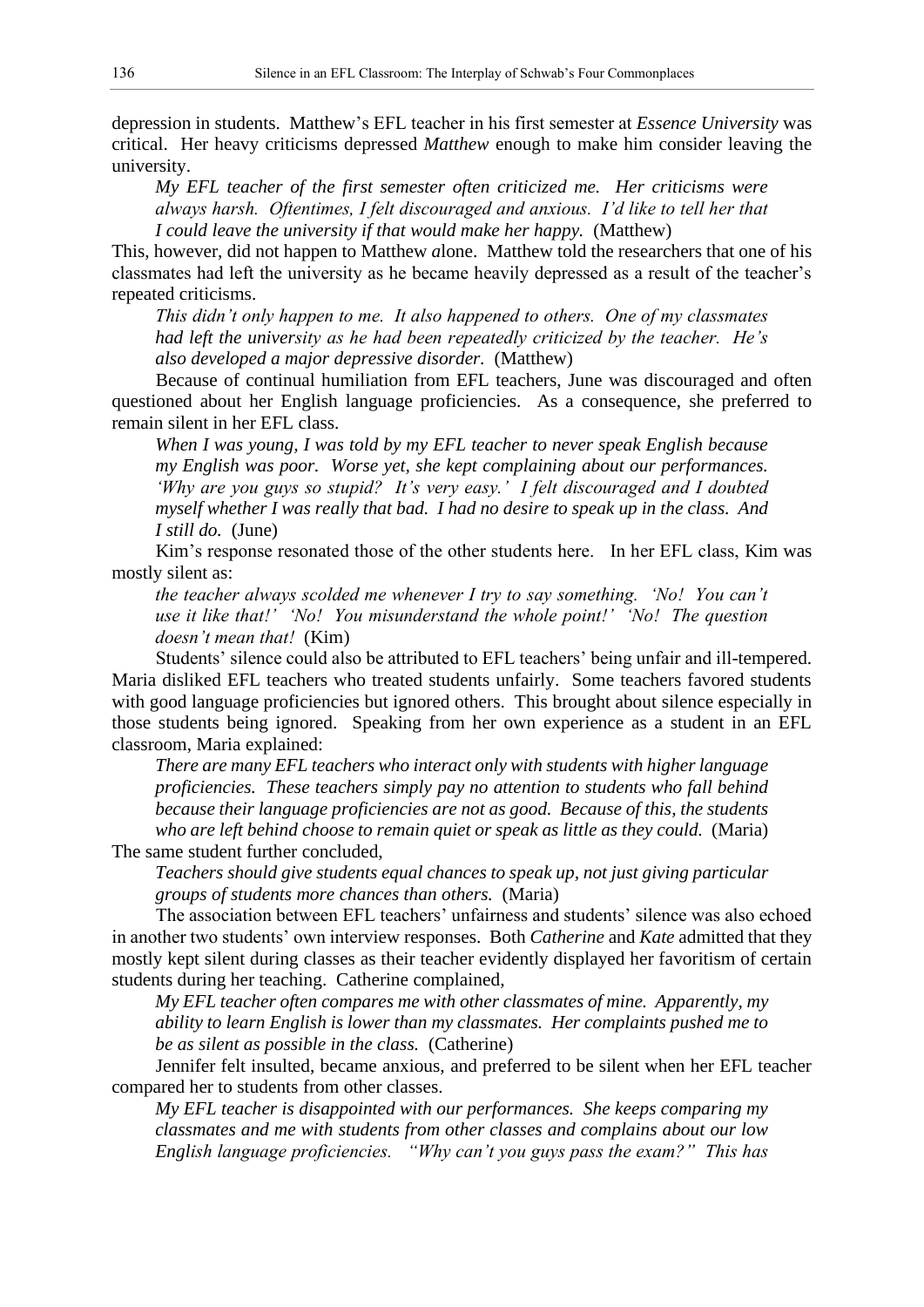*become a big insult to me and my classmates. As a result, we hardly say anything in the class.* (Jennifer)

EFL teachers' ill temper could, as two students added, raise silence within students. In general, *Nancy* explained how ill-tempered EFL teachers could pressure students to remain silent in the classrooms.

*Some teachers walk into the classrooms with frustration and it is clear from the get go that everything would only annoy them more. When students see that, they'd prefer to remain silent and speak as little as possible. This is because they don't want to get into any trouble afterward.* (Nancy)

Cathy's experiences with her ill-tempered EFL teacher were not pleasant; she was oftentimes shunned as well as yelled at by the teacher. As a consequence, she chose to keep silent during the class time.

*My teacher often has an ill-temper. In class, she grumbles and scolds me. This makes me feel bad so I'd rather say nothing in the class. This also happens to a lot of my classmates.* (Cathy)

## *Themselves and their Classmates*

The researchers' analysis of their data captured another factor contributing to students' silence in an EFL classroom. That is, students' perceptions of themselves and their classmates. These perceptions included students' lack of English language proficiency, lack of confidence, their personal traits, and the characteristics of their classmates.

Interestingly, responses from half of the participants (June, Maria, Nancy, Catherine, and Margaret) demonstrated an interrelation between lack of language proficiency, lack of confidence, and students' personal traits (i.e., shyness and embarrassment). That is, the poorer students thought their English language proficiency was, the less confident they were; the more withdrawn and introverted they were; and the more silent they would be. As June said:

*I don't really want to talk in my EFL class. My English is poor. I often feel terrible as I most of the time do not understand what my teacher says in the classroom.* (June)

The thoughts of speaking English in the classroom startled Maria as she was not proficient enough in English.

*Whenever I need to speak English, I feel uneasy and rather embarrassed. I ain't sure if my English is either correct or understandable. I often mix up the word order; my English sentences are also broken. I hardly speak during the EFL lessons.* (Maria)

Similarly, Nancy added,

*I don't dare speak up in the class as my English is rather weak. I don't know much vocabulary. I am very afraid that I would embarrass myself and other students would laugh at me.* (Nancy)

Catherine's low confidence resulted from, she believed, her difficulty in English pronunciation.

*I love to speak English. However, I do have a huge problem with English pronunciation. Most of the time, I am unable to pronounce those English words clearly. And some words are very difficult to pronounce. This hugely lowers my confidence and makes me anxious to speak English in the classroom.* (Catherine) Margaret *c*laimed that her silence came from her poor listening skills.

*My listening skills are not that good. Most of the time, I couldn't follow what people are saying especially if they speak really fast. I would never ever think about asking them to repeat themselves because I am afraid that I would upset them even more. So, I choose to keep silent.* (Margaret)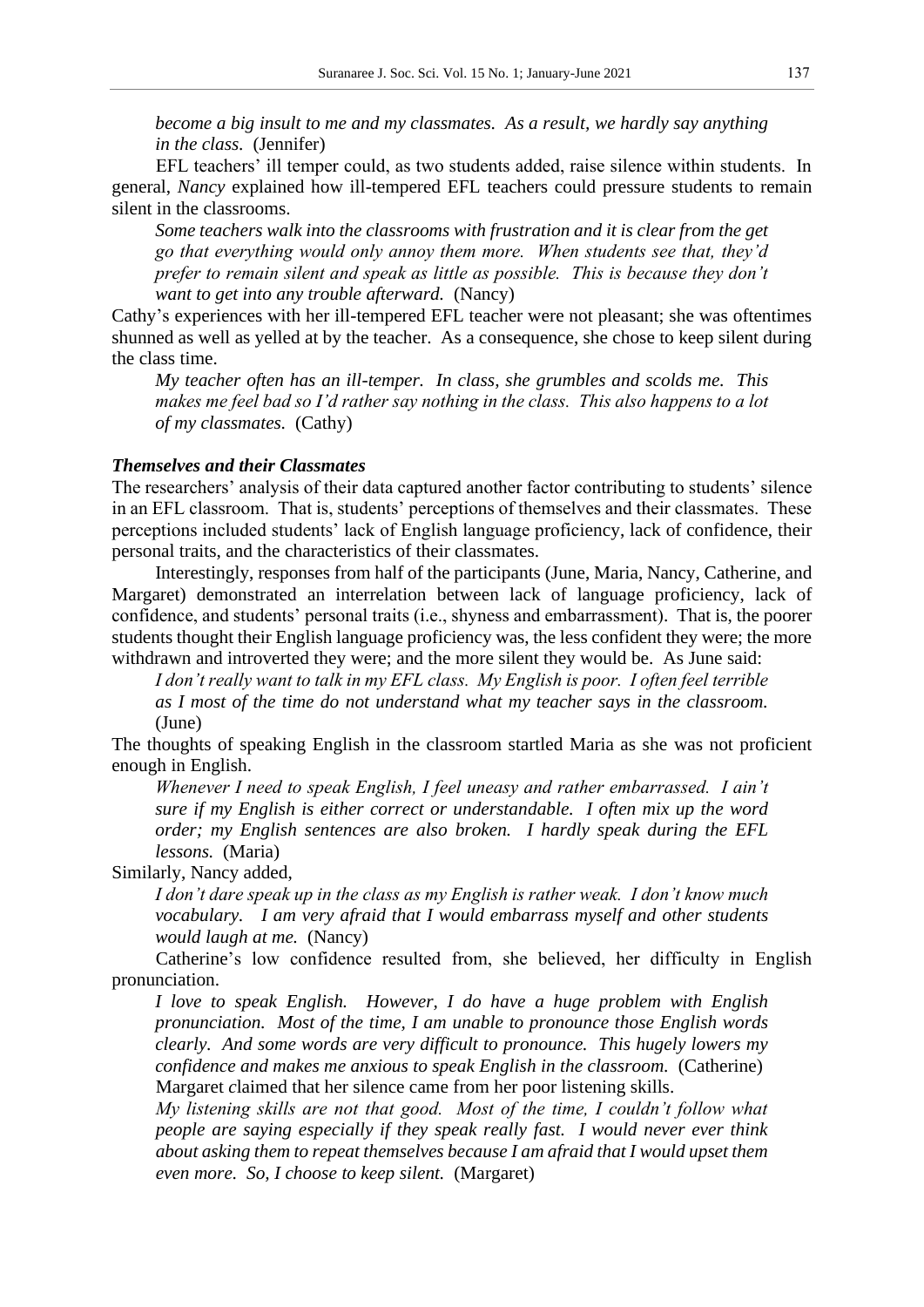Apart from lack of proficiency, confidence, and students' personal traits, characteristics of students' classmates also played a role. Classmates' characteristics such as unfriendly, judgmental, inactive, and overconfident could pressure students to become silent in the EFL classrooms. Half of the student participants noted that they might be reluctant to speak in the EFL classrooms for their classmates were too critical of their English. Catherine, Kathy, June, Kate, and Margaret were bullied by their classmates when they spoke English in their classrooms. Catherine and Kathy recalled their experiences of being bullied when they were in high schools. Catherine was bullied by some students with stronger English language proficiencies.

*When I was in high school, I was selected to represent the school for an English speech contest. While I was practicing for the contest, some students laughed at and strongly criticized my mispronunciation. I lost my confidence and didn't want to speak English ever again.* (Catherine)

Insensitive criticisms from Kate's high school classmates also lowered her confidence in English speaking.

*When I was in high school, my classmates harshly criticized me when I spoke English. This lowered my confidence as I am even now not sure of my English skills.* (Kate)

The other three students had been a subject of bullying in their current university English class. June's classmates often laughed at her whenever she made any mistakes. This drove her to become more silent in her EFL class.

*When I say something wrong, my classmates laugh at me. This is what Thai people normally do and it upsets me a lot. Now I don't talk much in the class.* (June)

Both Kate and Margaret complained about being criticized as a "know-it-all" when they spoke English in their classes. As Margaret *s*aid:

*Now, I am reluctant to speak English in my classroom. My classmates gossiped about me for wanting to 'show off' my English as I used to speak English with them all the time in the class. I don't do that anymore. Now I just sit and listen.* (Margaret)

Similarly, Kate was bullied by her classmates.

*When I try to pronounce the English words correctly, some of my classmates would make sarcastic comments like, "Wow, you have such a perfect accent." Or they would say something like, "Hey, gal! This is Thailand! And I am Thai. Go to America if you want to talk like that." So, I speak less and less English as I am afraid that they'd make fun at me.* (Kate)

## *Subject Matter*

This group of student participants further explained how subject matter was accounted for their silence in the EFL classrooms. Their responses were centralized around four issues; i.e., (1) lack of interest, (2) lack of knowledge, (3) difficulty of contents, and (4) repeated grammatical points. Kate explained how the impracticality of some topics affected her interest, resulting in her silence:

*I find some topics impractical in real life and I generally lose my interest. For example, there are conversations in the textbook about people having an argument on buying trees. Then, there are more arguments on different topics. I don't think this makes any sense. What could I learn from these arguments? The more interest I lose, the more I tend to be silent in the classroom.* (Kate)

Matthew noted that his lack of knowledge in the culture of the target language reinforced his silence in the classroom.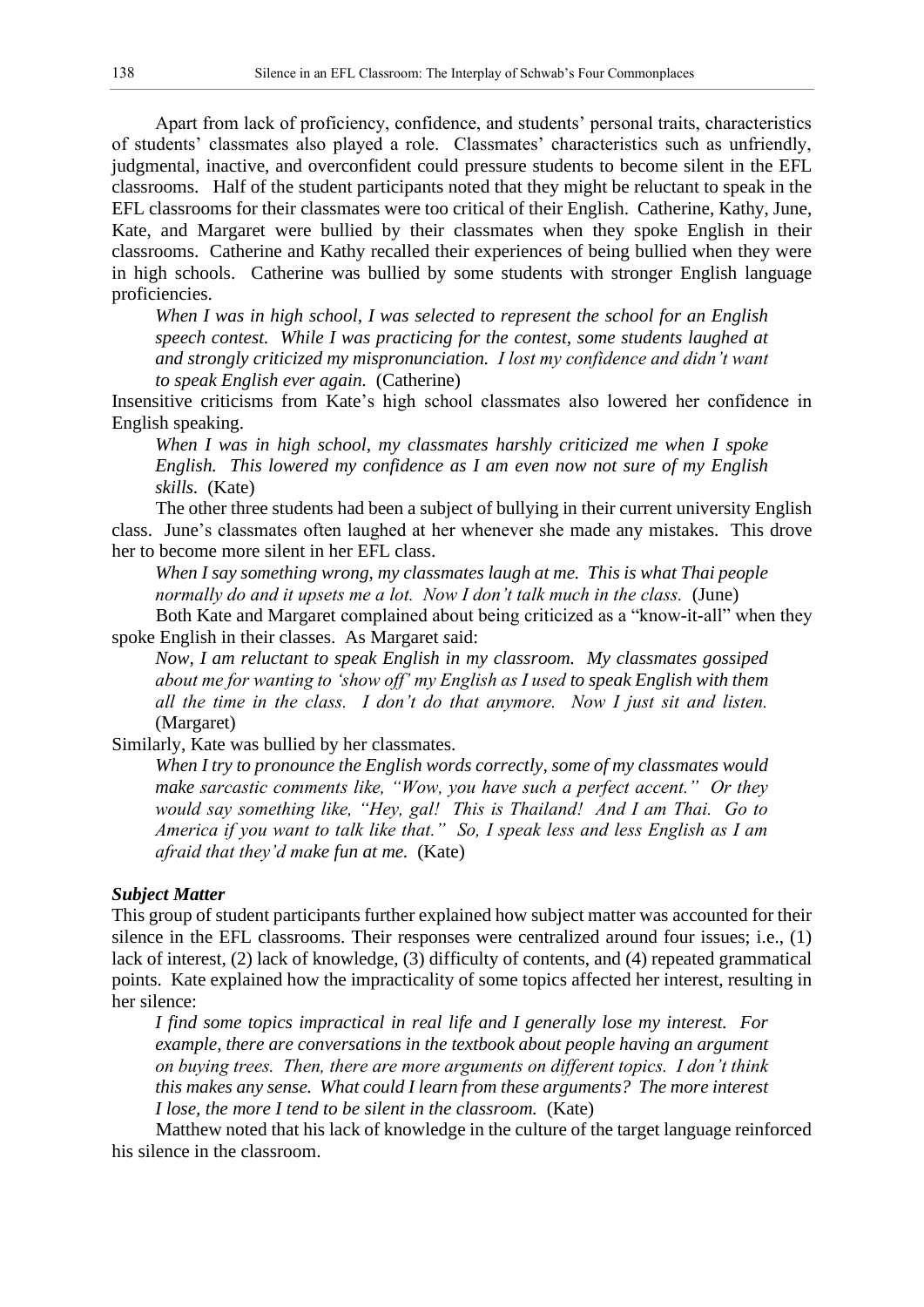*In some topics, especially exotic cultures of the English-speaking countries, I have no idea to share or to discuss during the lessons. As I don't know about these enough, I don't think I can either question or criticize them. I don't see any advantages from these discussions.* (Matthew)

Similarly, Maria shared:

*When I come across any contents that I have no understanding of, I would remain silent as I have nothing to talk about. I can't make any contribution to the discussion.* (Maria)

Nancy added:

*When I come across any contents that I neither am interested in nor have any knowledge of, I would keep quiet. There was one time that the EFL teacher required us to read one article about medical technology for a class discussion. Not the article was too difficult to read but it also contained many technical terms in the medical field. None of us could understand the article. So we all sat in silence; nobody said anything.* (Nancy)

Another student participant, Jennifer, concluded:

*If the topic doesn't meet my interest, I will shut myself. I don't see any needs in pursuing something that I have no interest in.* (Jennifer)

Teaching content with a heavy focus on linguistic variables such as grammar points was another reason that promoted silence among students in the EFL classrooms. Kim admitted that grammar was important; however, EFL teachers did not necessarily repeat the same grammar points. Worse yet, teachers' mere focus on grammar points discouraged students from wanting to speak in the classrooms. In her own words:

*I think that grammatical content is important. However, I feel like most of the lessons focus on the same grammatical points over and over again. I honestly feel bored having to study all these grammar points. And they eventually stop me from speaking up in the class.* (Kim)

Maria had the same opinion toward the repeated grammatical content in her textbook. *I don't find any difference between the contents in my textbook. They are what I did when I was in Grade 7. Oftentimes, I feel bored having to study what I've already known over and over again.* (Maria)

Similarly, Cathy complained how the repetitive grammar points in her textbook not only lessened her interest in English but also reduced her desire to speak in her EFL class.

*I dislike especially the grammar parts in my textbook. They are nothing new; I had been through them since my high school. I feel like; "Oh! Do I have to study them again for real?" This is probably I rarely speak up in the class. Most of the time, I would either sit in silence or do something else.* (Cathy)

### *Classroom Environment*

More than quite a few student participants cited class size and class time as reasons for their silence in the EFL classrooms. Half of the student participants admitted that the large the class size, the quieter they would be. Catherine explained:

*If the class has far too many students, I will not dare to speak up at all. I would be OK with a class with fewer students.* (Catherine)

Kate drew a connection between the class size, her confidence, and her becoming silent. That is, the more students, the less confident she became, and the more silent she would be.

*The class with fewer classmates increases my confidence to speak up and to share ideas with others. But if the class has far too many students, my confidence will drop and I would probably be more silent.* (Kate)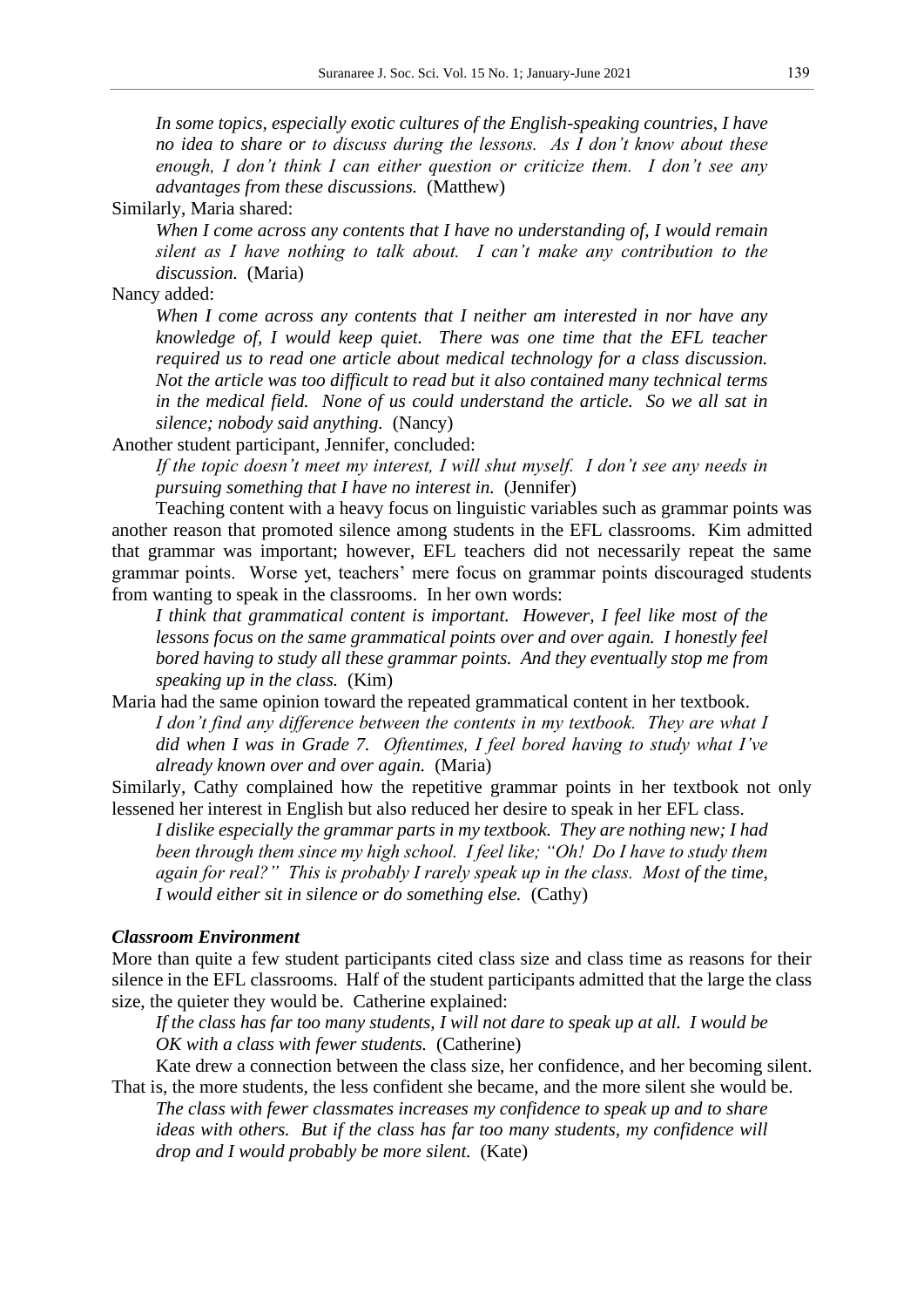Margaret's response was similar to those of Catherine and Kate. That is, the larger number of students pressured her to be more silent.

*If there are too many students in the classroom, I will not dare to speak English that much. However, if the class has fewer students, my confidence in English would increase and I would speak more.* (Margaret)

Matthew also became quiet in the large classroom with too many classmates. Specifically, his shyness and his awkwardness made him feel uncomfortable to share his opinions and ideas in the large classroom.

*I prefer a class with fewer classmates. This is because I'd feel more comfortable as I don't feel like being watched all the time. Worse yet, I fear other students would judge my English and they would laugh at my mistakes. I don't want to make a fool of myself in front of a big crowd.* (Matthew)

Succinctly, June replied:

*The larger the classroom, the more silent I would be. Speaking up in a large classroom scares me.* (June)

Class time also determined students' silence in the EFL classrooms. Cathy disliked the late afternoon EFL class. She was tired from other earlier classes and would rather be reluctant to share either ideas or opinions in the classroom.

*I feel too tired to have a class in the late afternoon especially on my tough Tuesday. On Tuesday, my timetable starts at 8:30 am and finishes at 5:30 pm with only one hour lunch break. My English class is from 3:30 to 5:30 pm. It is almost at the end of the day!!! I rarely have any energy left to do anything in the English class, let alone speaking up.* (Cathy)

Nor did Kate like the late afternoon EFL class. She complained:

*I'm pretty much dead. I am too tired to do anything. It's not just me. I look around and most of my classmates would be either sleeping or half-sleeping. The class is very quiet.* (Kate)

In sum, what made the students silent were: 1) the teachers' teaching with the over emphasis on lectures with a mere and strong focus on grammar points. Such focus lowered students' attention to the lessons and their confidence, pressured them, and propagated their silence. The students even become quieter when the teachers made mistakes because the teachers did not accept comments on their mistakes. 2) Teachers' personal traits. The teachers' continual humiliation discouraged and lowered students' confidence. Teachers' favor of students with good language proficiency made students feel being ignored, and teachers' illtemper pressured the students to choose to stay quiet. 3) Students' perceptions of themselves. Students' personal traits, and their lack of English language proficiency and confidence were found to interrelate. In other words, the perception of their low level of language proficiency led to their low confidence; and the perception of themselves being withdrawn and introverted made them become silent. 4) Characteristics of students' classmates. Students' experiences with classmates' bullying, strong and insensitive criticisms stopped them to speak. 5) Subject matter. When the student participants lacked interest in the materials due to the irrelevance of the topic to life, lacked knowledge of content and culture of the target language, did not understand the materials because of the difficulty, and became bored with the repetition of the same grammar points, they had no desire to speak.

## **What Happened in the Reality of the Classrooms?**

## *The Silence in EFL Classrooms*

Data from the classes observed were found to accurately reflect the students' voices gathered from the interview data. The teachers from both classes were observed to adhere closely to their assigned syllabus and teaching materials, but rarely created real interaction between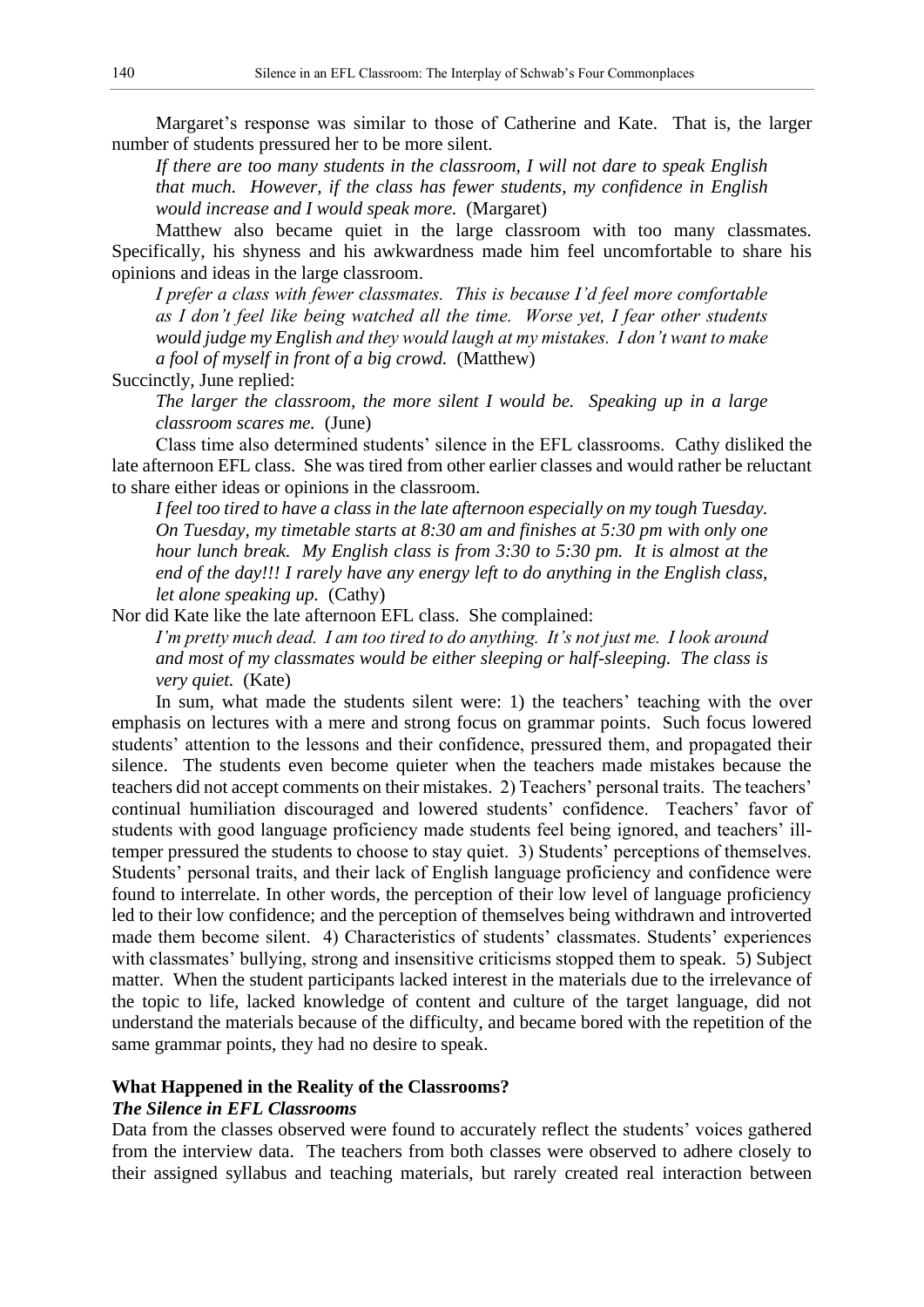themselves and the students and among the students themselves. In one of the classes, the teacher created short talk with the students at the beginning of the class, but the real communication ended once the teacher started the lesson, focusing on grammar. During that class, even though one of the teachers organized group activities, the activities were limited to just students sitting in groups working together to complete grammar or reading exercises in the textbooks. Evidence also showed how both teachers strictly followed pages of the textbook and put emphasis on grammar instruction. In the other class, the teacher even spent time translating reading texts and spent most of the time talking. The interaction in one class took place only when the students were called to answer questions from the exercises, and in the other class when the teacher talked to each group during group work. The observations of these two classes are reported as follows.

*Class A* had approximately 65 students. Seats were lined up in rows; a teacher's desk was in one corner of the classroom; and the classroom was equipped with a computer, a screen, a projector, and a whiteboard. The students seated themselves in rows facing the whiteboard; the teacher usually stood in the middle of the classroom. As soon as the class began, the teacher asked the students to open the textbook and turn to the page where they had left off from the previous class. Typically, she dove into the textbook and explained the required grammar structures in Thai. After that, she assigned the students to complete the exercises in the textbook. Then she went over the exercises with the students by randomly calling on students to answer the questions. The students were assigned to read the reading passage in the textbook and to individually complete the exercise. The teacher went over the reading passage by translating it into Thai. Then she called upon each individual student to answer the exercise in the textbook. Overall, the class was eerily quiet as the students sat in silence but the teacher was the only one talking. Interactions between the teacher and the students were rare; so were they among the students. During the class, the students were frequently asked to complete seatwork exercises and to answer teacher's questions. There was no evidence of teacher's uses of any classroom activities to promote actual communication within the classroom.

The size of *Class B* was similar to *Class A*. There were approximately 60 students in the class. *Class B* was similarly arranged; seats were in rows; a teacher's desk stood in the left hand corner; and the class was equipped with a computer, a projector, and a rolled-down screen. Unlike the teacher in *Class A*, the teacher of *Class B* started her teaching with a small conversation with the students by asking the students some questions such as "How are you doing?" or "How has your day been?" A couple of students not only responded but also asked the teacher about how her day had been. After all the students had seated, the teacher assigned the students to complete the grammatical exercises in the textbook. After that, she went over those exercises with the students by asking the students to check their answers with the answers she projected on the screen. Then the teacher asked the students to form groups of five and read and completed the reading exercise. During this, the teacher walked around the classroom and talked with each student group. She went over the exercise with the students by randomly calling on students to answer the questions provided in the textbook. Then she assigned the students to work within their groups and wrote new endings for the story they had read. Each group then was asked to share its ending with the class. Notably different in *Class B* were teacher's attempts to generate interactions within the classroom. Though *Class B* was not as silent as *Class A*, interactions between the teacher and the students and among the students themselves were rather limited.

#### **Conclusion**

This study indicates reasons for students' silence in an EFL classroom. In essence, the findings reported in this study offer evidence of the interdependence of the four commonplaces; i.e., teachers, students, subject matter, and environment) (Schwab, 1969, 1971, 1973, and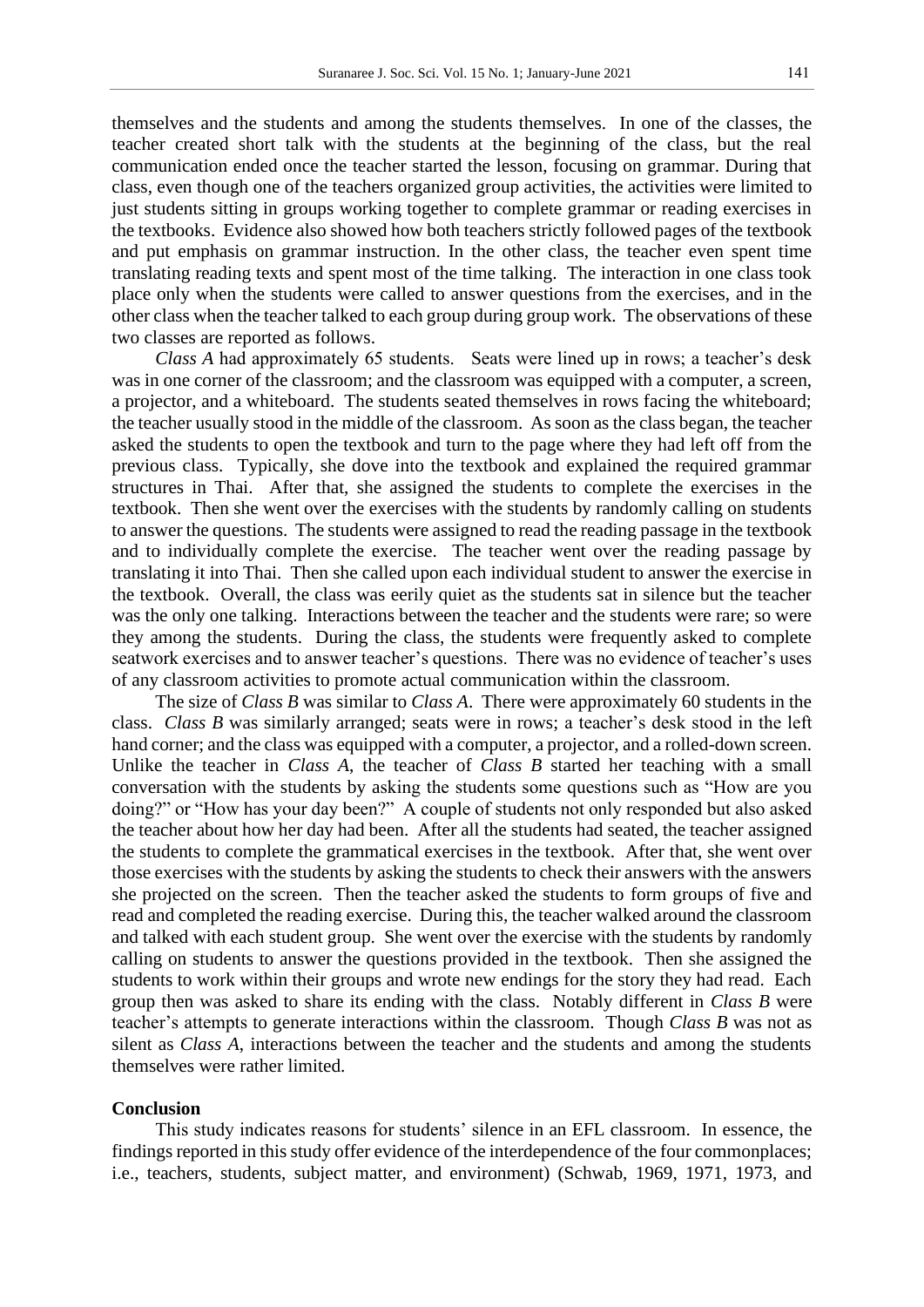1983). Equally importantly, it portrays the dynamics of the three premises of student voice. Once undertaken together, these premises construct "unique perspectives on learning, teaching, and schooling," which, in turn, could be used to "actively shape their education." (Cook-Sather, 2006, pp. 359-360).

In this study, students' silence in an EFL classroom was associated with EFL teachers, to a great extent. The participants highlighted the interplay of teachers' teaching and pedagogical styles (e.g., constantly correcting errors and giving lectures) and their personal characteristics (e.g., being too critical, unfair, and ill-tempered) as key determinants of their being silent in the classroom. Students' silence in an EFL classroom was also attributed to students' perceptions of themselves and their colleagues. Some students were silent in the classrooms because they were shy and unconfident. Bullying among students also related to students' silence in the classrooms. In addition, students were more reluctant to participate orally in classrooms unless they found the subject matter interesting, up-to-date, in accordance with their needs, and beneficial for their future career. A classroom environment also drove silence among students in an EFL classroom. Some students chose to remain silent in a large size classroom; and class time also affected students' silence.

The findings of this study is in line with earlier research on students' silence in Thai EFL classrooms which has shown culture, teachers, interest, English language proficiencies, confidence, and classroom environment, to name only a few as key elements in driving students to remain silent in the EFL classrooms (Karnchanachari, 2019; Pattapong, 2015; Rungwarapong, 2019; and Suvongse & Chanyoo, 2019). Moreover, they also acknowledge the mutual influence of anxiety and silence that might hinder students' willingness (Akkakoson, 2016; Boonyaprakob, Puntai, & Ponata, 2015; and Chinpakdee, 2015).

The findings of this study might have only scratched the surface of student voice on their reasons for being silent in an EFL classroom. It is important for researchers to continue to seek for a plural understanding of students' silence in an EFL classroom particularly in Asia in which student voice has received too little attention (Murphey, Falout, Elwood, & Hood, 2009). This is because the factors that cause silence may constantly change for individuals depending on how students are shaped or re-shaped by their existing contexts. As Hooks (1994) warned, "the engaged voice must never be fixed and absolute but always changing, always evolving in dialogue with a world beyond itself" (p. 11). More importantly, student voice not only could enable partnership in learning between teachers and learners (Fielding, 2004), but also could serve as an enquiry and guiding process for teacher professional development (Commeyras, 1995; Dahl, 1995; Cook-Sather, 2006; Mitra, 2003; Parr & Hawe, 2020; Rodgers, 2006; Schulz, 2003). As Murphey, Falout, Elwood, and Hood (2009) argued:

[*I*]nviting the voices of students places the onus on teachers to listen and reflect upon their own practices in the classroom and then take intelligent action by making changes as needed. Learning occurs in a social context, and when teachers become co-learners with their students, the classroom becomes a supportive community where teachers and students continually collaborate to learn from each other. (pp. 17-18).

## **Competing Interest**

The authors reported no potential conflict of interest.

#### **Acknowledgements**

The authors would like to thank all the student participants at *Essence University*. We also would like to thank our colleagues for their valuable comments for the manuscript.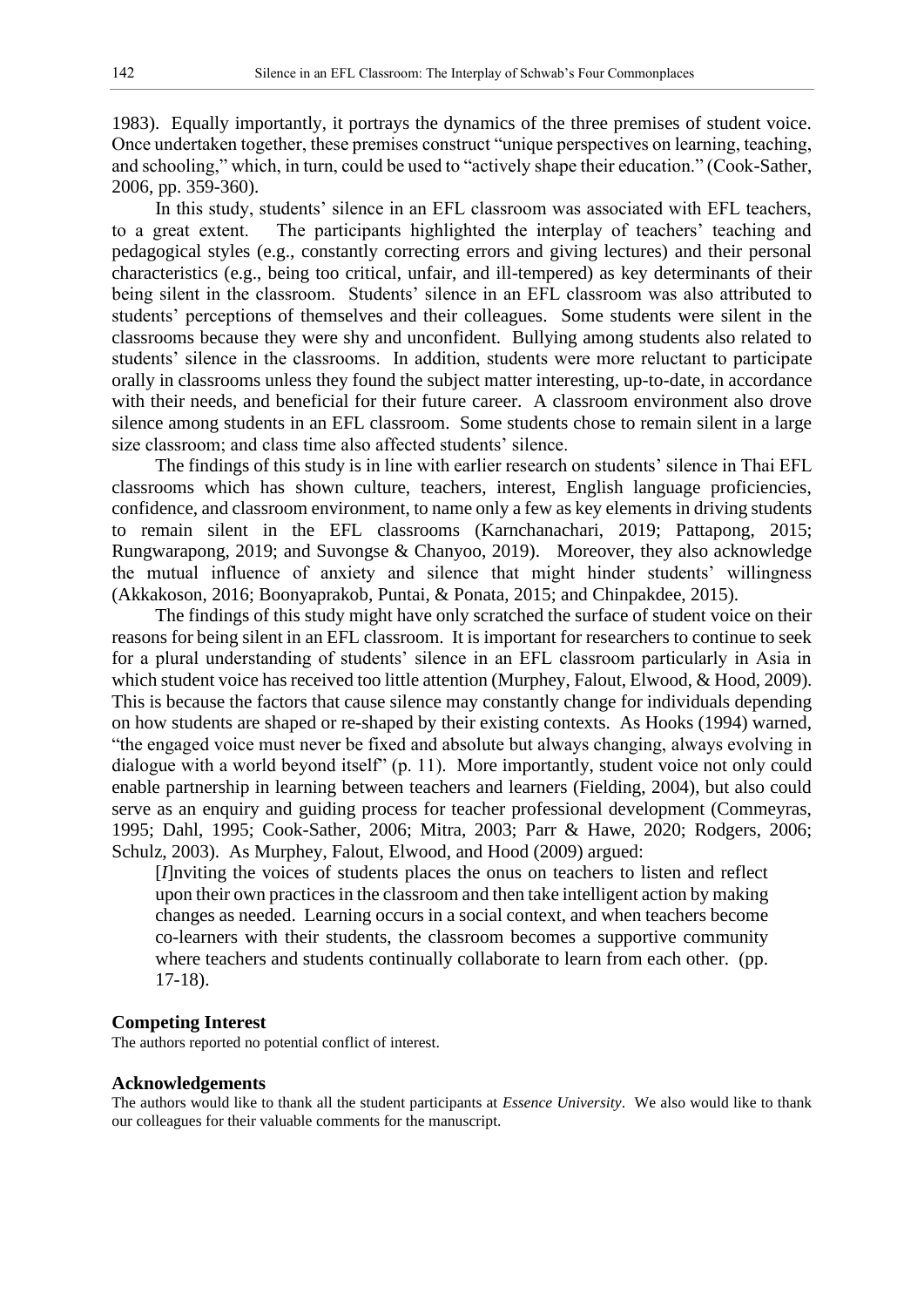#### **References**

- Abhasakun, T. (2021). What's Causing Thailand's Poor English Language Proficiency? **GLOBE: Lines of Thought across Southeast Asia**. [Online]. Available: https://southeastasiaglobe.com/thailand-englishteaching/
- Akkakoson, S. (2016). Speaking Anxiety in English Conversation Classrooms Among Thai Students. **Malaysian Journal of Learning and Instruction**. 13: 63-82. DOI: 10.32890/mjli2016.13.1.4
- Banks, S. (2016). Behind Japanese Students' Silence in English Classroom. **Accents Asia**. 8(2): 54-75. [Online]. Available: issues.accentsasia.org/issues/8-2/banks.pdf
- Block, D. (2006). Identity in Applied Linguistics. In T. Omoniyi, & G. White (Eds.). **The Sociolinguistics of identity** (pp. 34-49). London: Continuum.
- Boonyaprakob, K., Puntai, W., & Ponata, W. (2015). A Study of Upper-Secondary School EFL Students' Anxiety in English Language Classroom. In **Proceeding of The International Conference on Language, Literature, Culture and Education**. (pp 87-100). [Online]. Available: icsai.org/procarch/2icllce/2icllce-103.pdf
- Bowen, G. A. (2009). Document Analysis as A Qualitative Research Method. **Qualitative Research Journal.**  9(2): 27-40. DOI: 10.3316/QRJ0902027
- Carter, N., Bryant-Lukosius, D., DiCenso, A., Blythe, J., & Neville, A. J. (2014). The Use of Triangulation in Qualitative Research. **Oncology Nursing Forum.** 41(5): 545-547. DOI: 10.1188/14.ONF.545-547
- Chaiyong, S. (2019). **Not Making the Grade**, **Bangkok Post**. [Online]. Available: https://www.bangkokpost.com/life/social-and-lifestyle/1806584/not-making-the-grade
- Chinpakdee, M. (2015). Thai EFL University Students' Perspectives on Foreign Language Anxiety. **Silpakorn University Journal of Social Sciences, Humanities, and Arts**. 15(3): 61-90. [Online]. Available: https://so02.tci-thaijo.org/index.php/hasss/article/view/44672/37025
- Commeyras, M. (1995). What Can We Learn from Students' Questions? **Theory into Practice**. 43(2): 101- 106. DOI: org/10.1080/00405849509543666
- Cook-Sather, A. (2002). Authorizing Students' Perspectives: Toward Trust, Dialogue, And Change in Education. **Educational Researcher**. 31(4): 3-14. DOI:10.3102/0013189X031004003.
- Cook-Sather, A. (2006). Sound, Presence, And Power: "Student Voice" In Educational Research and Reform. **Curriculum Inquiry**. 36(4): 359-390. DOI: org/10.1111/j.1467-873X.2006.00363.x
- Cook-Sather, A. (2020). Student Voice Across Contexts: Fostering Student Agency in Today's Schools. **Theory into Practice**. 59(2): 182-191. DOI: org/10.1080/00405841.2019.1705091.
- Cruddas, L., & Haddock, L. (2003). **Girls' Voices: Supporting Girls' Learning and Emotional Development**. Stratfordhire, England: Trentham Books.
- Dahl, K. (1995). Challenges in Understanding the Learner's Perspective. **Theory into Practice**. 43(2): 124- 130. [Online]. Available: www.jstor.org/stable/1476961
- De Villiers, C. Dumay, J., & Maroun, W. (2019). Qualitative Accounting Research: Dispelling Myths and Developing a New Research Agenda. **Accounting & Finance**. 59(3): 1459-1487. DOI: 10.1111/acfi.12487
- DeJonckheere, M., & Vaughn, L. M. (2019). Semistructured Interviewing in Primary Care Research: A Balance of Relationship and Rigour. **Family Medicine and Community Health**. 7: 1-8. DOI: orcid.org/0000-0002-2660-3358
- Delpit, L. (1988). The silenced dialogue: Power and Pedagogy in Educating Other People's Children. **Harvard Educational Review**. 58(3): 280–298. DOI:10.17763/HAER.58.3.C43481778R528QW4

Dörnyei, Z. (2007). **Research Methods in Applied Linguistics**. New York: Oxford University Press.

- Duangsaeng, W. (2019). Queer Students and Their EFL Classrooms: Revealing What Goes on Beyond the Closed Door. In **Proceedings of the STOU National Conference – Quality, Equality and Diversity in the Liberal Arts (pp 404-417)**. Sukothai Thammathirat Open University: Bangkok, Thailand.
- Eisner, E. W. (2017). **The Enlightened Eye: Qualitative Inquiry and The Enhancement of Educational Practice**. New York: Teachers College Press.
- Erlingsson, C., & Brysiewicz, P. (2017). A Hands-On Guide to Doing Content Analysis. **African Journal of Emergency Medicine**. 7: 93-99. DOI: org/10.1016/j.afjem.2017.08.001
- Ferguson, D. L., Hanreddy, A., & Draxton, S. (2011). Giving Students Voice as A Strategy for Improving Teacher Practice. **London Review of Education**. 9(1): 55-70. DOI: 10.1080/14748460.2011.550435
- Ferris, D., & Tagg, T. (1996). Academic Listening/Speaking Tasks for ESL Students: Problems, Suggestions and Implications. **TESOL Quarterly**. 30(2): 297-320. DOI: org/10.2307/3588145
- Fielding, M. (2004). "New wave" Student Voice and The Renewal of Civic Society. **London Review of Education**. 2(3): 197-217. DOI: 10.1080/1474846042000302834
- Goldman, G., & Newman, J. B. (1998). **Empowering Students to Transform Schools**. Thousand Oaks, CA: Corwin Press.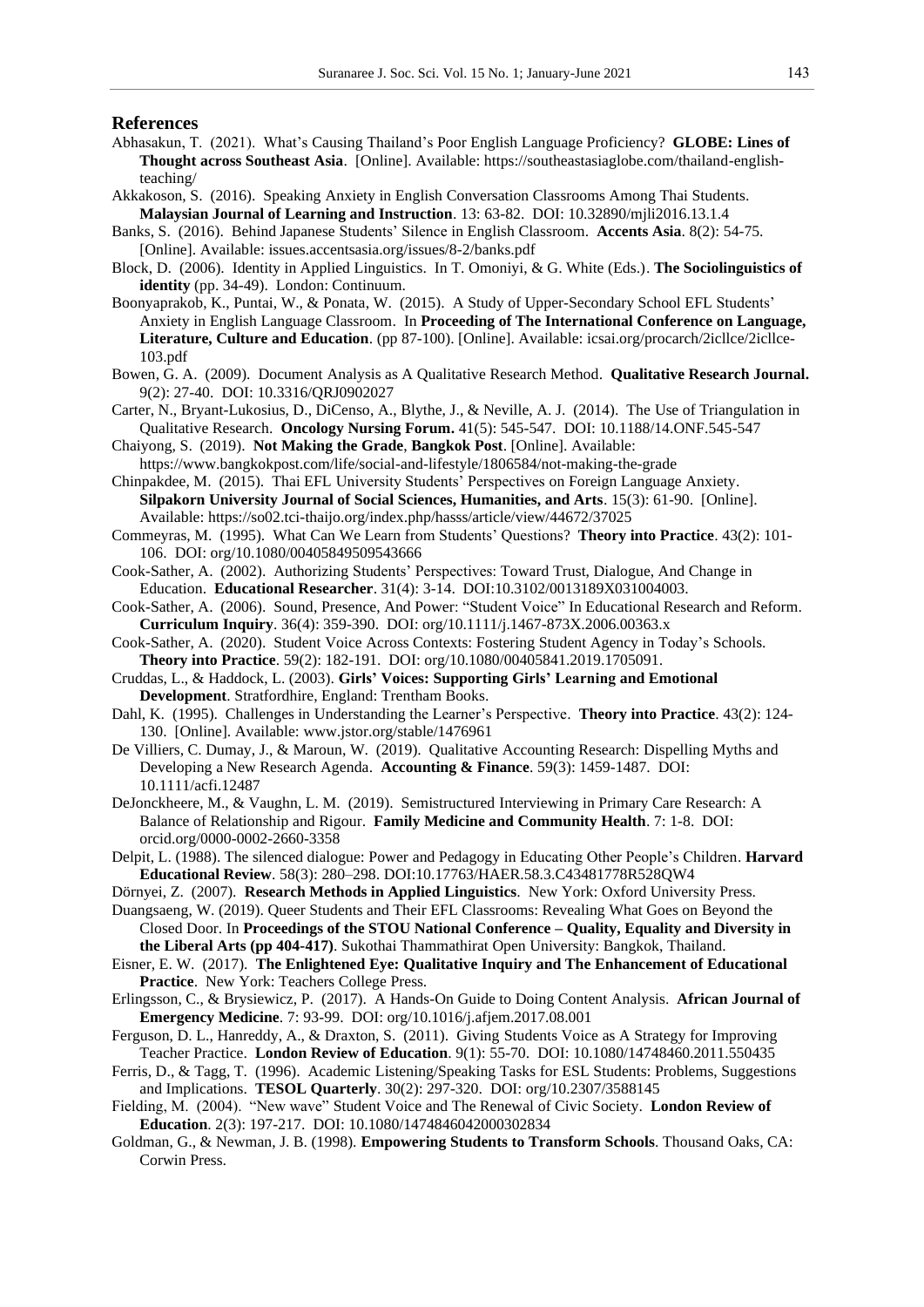- Hanh, N. T. (2020). Silence Is Gold?: A Study On Students' Silence in EFL Classrooms. **International Journal of Higher Education**. 9(4): 153-160. DOI: 10.5430/ijhe.v9n4p153
- Hargreaves, A. (1996). Revisiting Voice. **Educational Researcher**. 25(10): 12-19. DOI: org/10.3102/0013189X025001012
- Harumi, S. (2011). Classroom Silence: Voices from Japanese EFL Learners. **ELT Journal.** 65(3): 260-269. DOI: 10.1093/elt/ccq046
- Harumi, S. (2001). The Use of Silence by Japanese EFL Learners. In **Proceeding of the InternationalConferenceCentreKitakyushu JAPAN** (pp 27-34). [Online]. Available: https://jaltpublications.org/archive/proceedings/2001/027.pdf
- Havik, T., & Westergård, E. (2020). Do Teachers Matter? Students' Perceptions of Classroom Interactions and Student Engagement. **Scandinavian Journal Educational Research**. 64(4): 488-507. doi:10.1080/00313831.2019.1577754
- Hongboontri, C., & Chen, W. (2021). Effective EFL Teachers: Revealing Teachers' and Students' Perspectives. **KOREA TESOL**. 17(1): In press.
- Hongboontri, C., & Darling, W. E. (2020). EFL Curriculum Implementation: An Exploratory Study into Teachers' and Students' Perceptions. **Journal of Humanities and Social Sciences Research**. 2(1): 69-86. DOI: 10.37534/bp.jhssr.2020.v2.n1.id1015.p69
- Hongboontri, C., & Jantayasakorn, M. (2016). Cultures Of Teaching: Mapping the Teacher Professional Development Terrain. **Pertanika Journal of Social Sciences and Humanities**. 24(3): 1121-1145.
- Hongboontri, C., & Noipinit, N. (2014). Practical Curriculum Inquiry: Students' Voices of Their EFL Curriculum and Instruction. **Australian Journal of Teacher Education**. 39(11): 65-81. DOI: 10.14221/ajte.2014v39n11.5
- Hooks, b. (1994). **Teaching to transgress: Education as the practice of freedom**. New York: Routledge.
- Humphries, S., & Burns, A. (2015a). 'In Reality It's Almost Impossible': CLT-Oriented Curriculum Change. **English Language Teaching**. 69(3): 239-248. DOI: 10.1093/elt/ccu081
- Humphries, S. C., Burns, A., & Tanaka, T. (2015b). "My Head Became Blank and I Couldn't Speak": Classroom Factors That Influence English Speaking. **The Asian Journal of Applied Linguistics**. 2(3): 164-175. [Online]. Available: caes.hku.hk/ajal/index.php/ajal/article/view/230
- Izumi, S. (2003). Comprehension And Production Processes in Second Language Learning: In Search of The Psycholinguistic Rationale of The Output Hypothesis. **Applied Linguistics**. 24(2): 168-196. DOI: 10.1093/applin/24.2.168
- Juniati, S. R., Jabu, B., & Salija, K. (2018). Students' Silence in The EFL Speaking Classroom. **In Proceeding of The 65th TEFLIN International Conference** (pp 90–94). Universitas Negeri Makassar, Indonesia.
- Karnchanachari, S. (2019). An Investigation into Learners' Willingness to Communicate in English in The Classroom: A Study of Thai EFL Students in The Thai and International Programs. **rEFLections**. 26(2): 83-106. [Online]. Available: so05.tci-thaijo.org/index.php/reflections/article/view/241757
- Kaur, A., Young, D., & Kirkpatrick, R. (2016). English Education Policy in Thailand: Why the Poor Results? In R. Kirkpatrick (Ed.). **English Language Education Policy in Asia, Language Policy 11** (pp.345-361). Switzerland: Springer International Publishing. DOI: 10.1007/978-3-319-22464-0\_16
- Kikuchi, K. (2009). Listening To Our Learners' Voices: What Demotivates Japanese High School Students? **Language Teaching Research**. 13(4): 453-471. DOI: org/10.1177/1362168809341520
- King, J. (2013). Silence In the Second Language Classrooms of Japanese Universities. **Applied Linguistics**. 34(3): 325-343. DOI: 10.1093/applin/ams043
- Krippendorf, K. (2013). **Content analysis: An introduction to its methodology**. Thousand Oaks, CA: Sage.
- Larsen-Freeman, D. (2006). The Emergence of Complexity, Fluency and Accuracy in The Oral and Written Production of Five Chinese Learners of English. **Applied Linguistics**. 27(4): 590-619. DOI: 10.1093/applin/aml029
- Littlewood, W. (1999). Defining And Developing Autonomy in East Asian Contexts. **Applied Linguistics**: 20(1): 71-94. DOI: org/10.1093/applin/20.1.71
- Littlewood, W. (2000). Do Asian Students Really Want to Listen and Obey? **ELT Journal**. 54(1): 31-36. DOI: 10.1093/elt/54.1.31
- Mala, D. (2018). **Thai English Proficiency Drops, Bangkok Post**. [Online]. Available: https://www.bangkokpost.com/thailand/general/1570042/thai-english-proficiency-drops
- Mathison, S. (1988). Why Triangulate? **Educational Researcher**. 17(2): 13-17. DOI: org/10.3102/0013189X017002013
- Mayes, E. (2020). Student voice in school reform? Desiring Simultaneous Critique and Affirmation. **Discourse: Studies in the Cultural Politics of Education**. 41(3): 454-470. DOI: org/10.1080/01596306.2018.1492517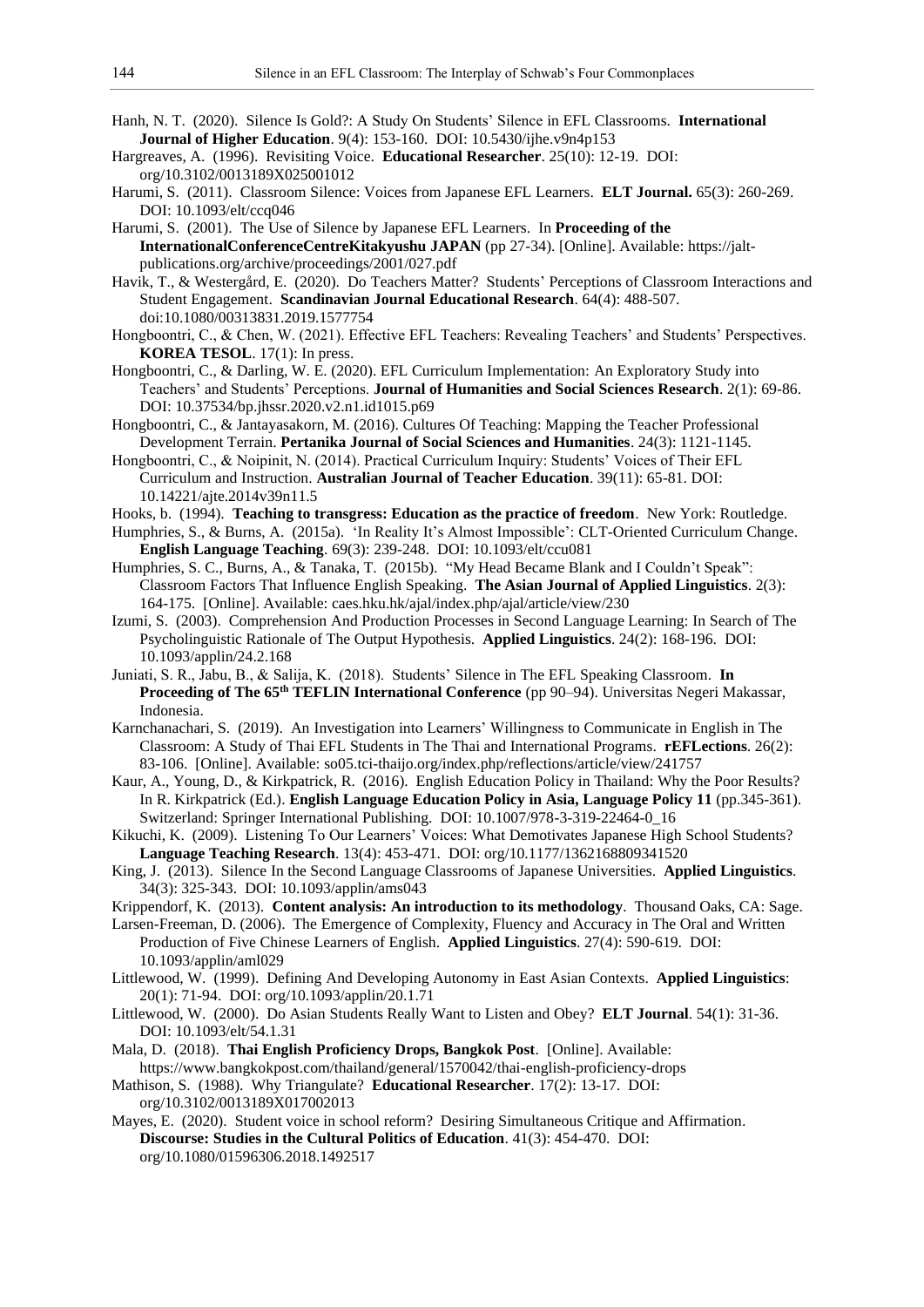- Merriam, S. B. (2009). **Qualitative Research: A Guide to Design and Implementation**. San Francisco: Jossey-Bass.
- Mitra, D. (2003). Student Voice in School Reform: Reframing Student-Teacher Relationship. **McGill Journal of Education**. 38(2): 289-304. [Online]. Available: https://mje.mcgill.ca/article/view/8686/6629
- Mitra, D. (2007). Student Voice for School Improvement. In D. Thiessen & A. Cook-Sather (Eds.). In **International Handbook of Student Experience in Elementary and Secondary School** (pp. 727-744). The Netherlands: Springer.
- Morita, N. (2004). Negotiating Participation and Identity in Second Language Academic Communities. **TESOL Quarterly**. 38(4): 573-603. DOI: 10.2307/3588281
- Morse, J. M. (2009). Mixing Qualitative Methods. **Qualitative Health Research**. 19: 1523-1524. DOI: 10.1177/1049732309349360.
- Murphey, T., Falout, J., Elwood, J., & Hood, M. (2009). Inviting Student Voice. **Asian EFL Journal**. 36: 1- 25. [Online]. Available: asian-efl-journal.com/PTA-May-2009.pdf
- Nelson, E., & Charteris, J. (2021). Student Voice Research as A Technology of Reform in Neo-Liberal Times. **Pedagogical, Culture & Society**. 29(2): 213-230. DOI: org/10.1080/14681366.2020.1713867
- Nishimo, T., & Watanabe, M. (2008). Communication-Oriented Policies Versus Classroom Realities in Japan. **TESOL Quarterly**. 42(1): 133-138. DOI: 10.1002/j.1545-7249.2008.tb00214.x
- O'Leary, Z. (2014). **The Essential Guide to Doing Your Research Project** (2nd ed.). Thousand Oaks, CA: SAGE Publications, Inc.
- Omoniyi, T. (2006). Hierarchy Of Identity. In T. Omoniyi, & G. White (Eds.). **The Sociolinguistics of Identity** (pp. 11-33). London: Continuum.
- Parr, J., & Hawe, E. (2020). Student Pedagogic Voice in The Literacy Classroom: A review. **Research Papers in Education**. DOI: org/10.1080/02671522.2020.1864769
- Pattapong, K. (2015). Complex Interactions of Factors Underlying Thai EFL Learners' Willingness to Communicate in English. **PASAA**. 49(January – June): 105-136. [Online]. Available: culi.chula.ac.th/publicationsonline/files/article/T2LG74WCgaTue14959.pdf
- Patton, M. Q. (2002). Qualitative Research and Evaluation Methods (3<sup>rd</sup> ed.). USA: Sage.
- Pekrul, S., & Levin, B. (2007). Building Student Voice for School Improvement. In D. Thiessen & A. Cook-Sather (Eds.). In **International Handbook of Student Experience in Elementary and Secondary School** (pp. 711-726). The Netherlands: Springer.
- Ping, W. (2010). A Case Study of An In-Class Silent Postgraduate Chinese Student in London Metropolitan University: A Journey of Learning. **TESOL Journal**. 2: 207-214. [Online]. Available: tesol-internationaljournal.com/wp-content/uploads/2013/11/A14V2\_TESOL.pdf
- Reda, M. M. (2012). **Between Speaking and Silence: A Study of Quiet Students**. New York: SUNY Press.
- Rodgers, C. (2006). Attending To Student Voice: The Role of Descriptive Feedback in Learning and Teaching. **Curriculum Inquiry**. 36(2): 209-237. DOI: 10.1111/j.1467-873X.2006.00353.x
- Rudduck, J. (2007). Student Voice, Student Engagement, And School Reform. In D. Thiessen & A. Cook-Sather (Eds.). In **International Handbook of Student Experience in Elementary and Secondary School** (pp. 587-610). The Netherlands: Springer.
- Rudduck, J. & Flutter, J. (2004). **How To Improve Your School: Giving Pupils A Voice**. London: Continuum Press.
- Rungwarapong, P. (2019). Factors Affecting Thai Students' Participation in Dialogic Talks in EFL Classes: Students' Perspectives. **Social Science Asia**. 5(1): 12-21. [Online]. Available: socialscienceasia.nrct.go.th/index.php/SSAsia/article/view/146
- Sakui, K. (2004). Wearing Two Pairs of Shoes: Language Teaching in Japan. **ELT Journal**. 58(2): 155-163. DOI: 10.1093/elt/58.2.155
- Sasaki, Y., & Ortlieb, E. (2017). Investigating Why Japanese Students Remain Silent in Australian University Classrooms. **Journal of Asian Pacific Communication**. 27(1): 85-98. DOI: 10.1075/japc.27.1.05sas
- Schubert, W. H. (1986). **Curriculum: Perspective, Paradigm, And Possibility**. Michigan: Macmillan Publishing Company.
- Schwab, J. J. (1969). The Practical: A Language for Curriculum. **The School Review**. 78(1): 1-23. DOI: org/10.1080/00220272.2013.809152
- Schwab, J. J. (1971). The Practical: Arts of Eclectic. **The School Review**. 79(4): 493-542. DOI: org/10.1086/442998
- Schwab, J. J. (1973). The Practical 3: Translation into Curriculum. **The School Review**. 81(4): 501-522. DOI: org/10.1086/443100
- Schwab, J. J. (1983). The Practical 4: Something for Curriculum Professors to do. **Curriculum Inquiry**. 13(3): 239-265. DOI: org/10.1080/03626784.1983.11075885
- Schulz, K. (2003). **Listening: A Framework for Teaching Across Differences**. New York: Teachers College Press.